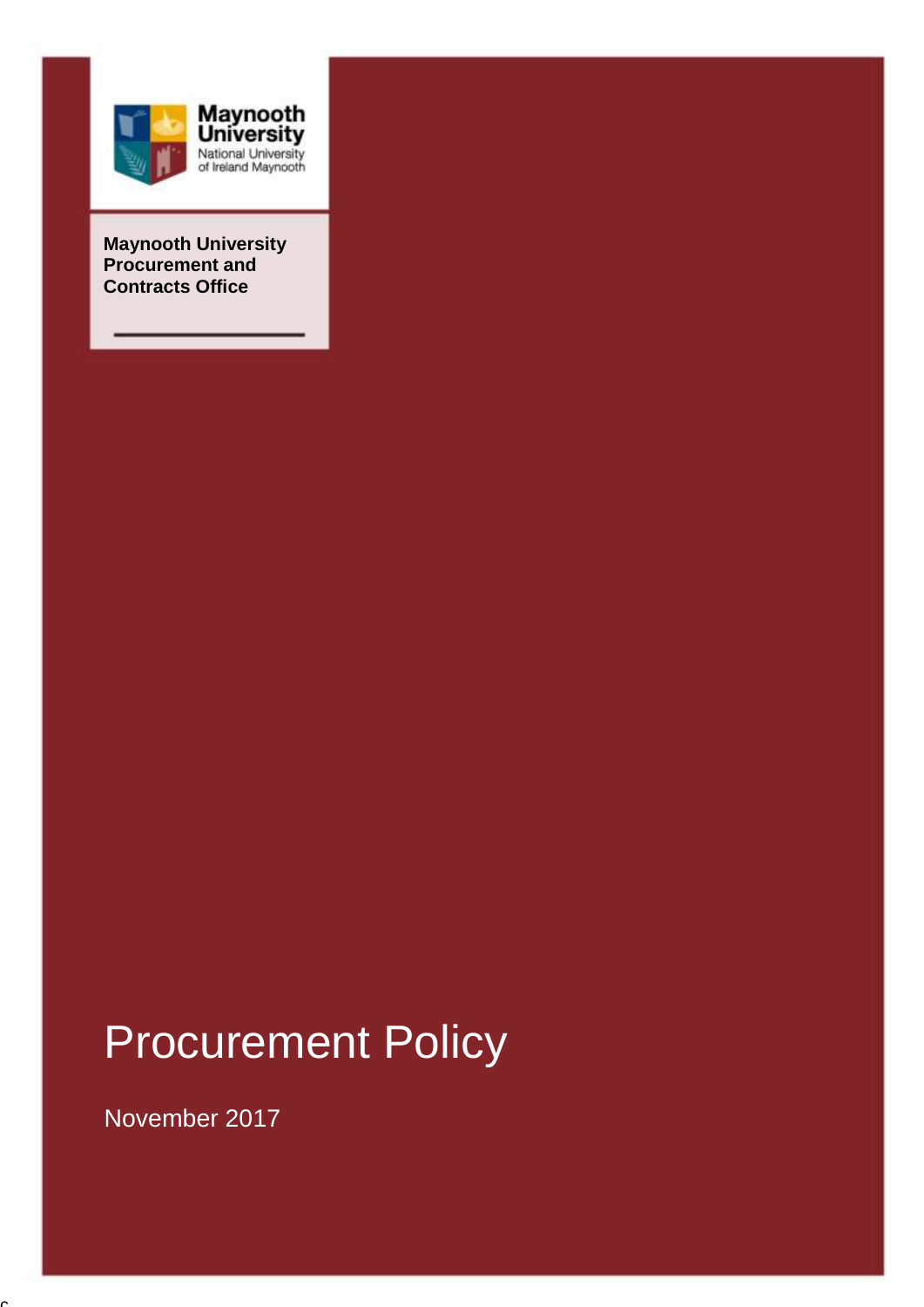#### **Revision History**

| Date of this revision: 9 November 2017 | Date of next review: 30 June 2020 |  |  |
|----------------------------------------|-----------------------------------|--|--|
| <b>Version Number</b>                  | <b>Approval/Revision Date</b>     |  |  |
|                                        | 1 November 1999                   |  |  |
| 2                                      | 12 February 2007                  |  |  |
| 3                                      | 15 June 2011                      |  |  |
|                                        | 9 November 2017                   |  |  |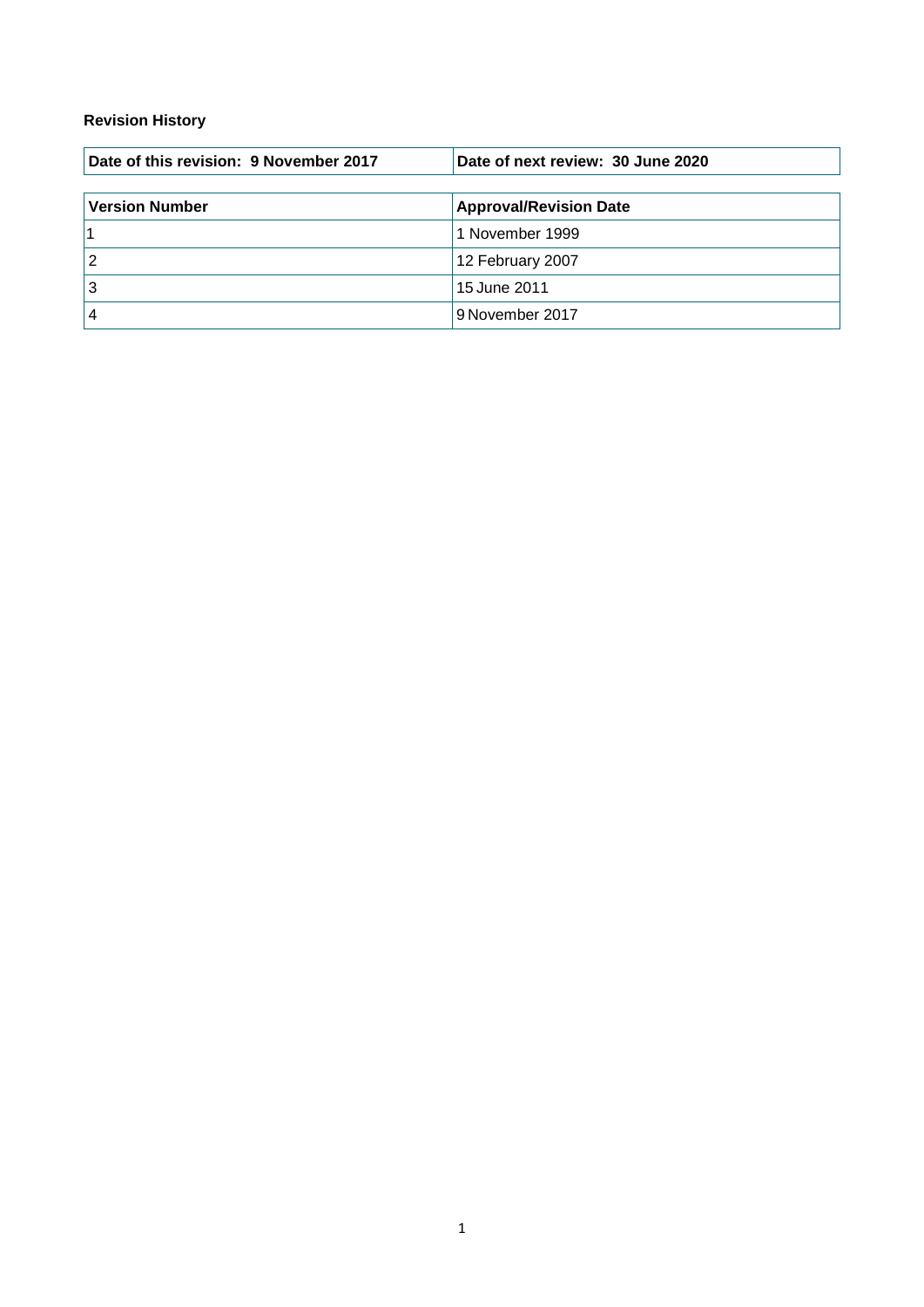# **Table of Contents**

| 1.             | <b>INTRODUCTION</b>                                                    | 3  |
|----------------|------------------------------------------------------------------------|----|
| 2.             | <b>PROCUREMENT POLICY</b>                                              | 5  |
| 3.             | <b>PROCUREMENT PROCEDURES</b>                                          | 11 |
|                | 4. APPENDIX A: PROCUREMENT PROCESS (GOODS AND SERVICES)                | 14 |
| 5.             | <b>APPENDIX B: COMPETITIVE PROCEDURES OVERVIEW</b>                     | 15 |
| 6.             | <b>APPENDIX C: NEGOTIATED PROCEDURE WITHOUT A CALL FOR COMPETITION</b> | 18 |
| 7.             | <b>APPENDIX D: EU COMPETITIVE PROCEDURES MINIMUM TIMESCALES</b>        | 19 |
| 8 <sub>1</sub> | <b>APPENDIX E: SOLE SOURCE JUSTIFICATION FORM</b>                      | 20 |
|                | 9. APPENDIX F: CODE OF ETHICS (PROCUREMENT)                            | 23 |
| 10.            | <b>APPENDIX G: PROCUREMENT PROCESS CHECK LIST</b>                      | 25 |
|                | 11. APPENDIX H: FURTHER GUIDANCE                                       | 27 |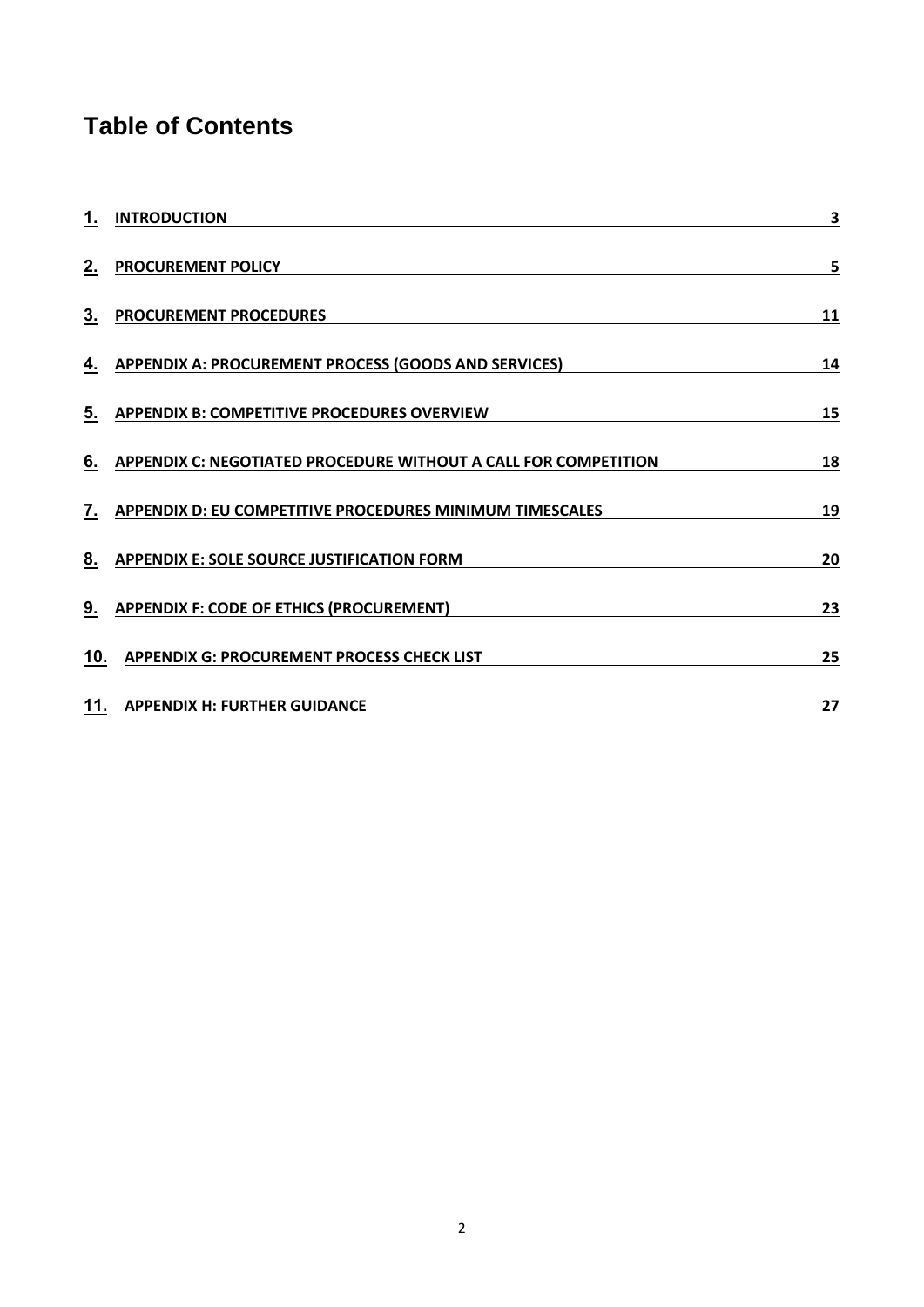# <span id="page-3-0"></span>**1. Introduction**

The Governance of Irish Universities 2012 stipulates that all state bodies should comply with all current EU Directives and national guidelines relating to procurement. In order to comply with this code of governance, the University has adopted the policies, procedures, rules and controls laid-down in this manual. In addition to the need for compliance, best practice demands that the university strive to attain best value for money (VFM).

Successive Governments have placed great emphasis on accountability, efficiency, transparency and value for money within the wider public sector. To this end, the Government has published a set of guidelines on the expenditure of public funds, titled [Public Procurement Guidelines for Goods and Services.](http://ogp.gov.ie/wp-content/uploads/OGP-Procurement-Guidelines-Web-Version-LINKS.pdf) These guidelines outline the procedures to be followed by all persons involved in the procurement cycle and its key recommendations have been incorporated into this policy document.

#### **1.1 Definition of Procurement**

Procurement is a cycle that includes any or all actions from the time a service or supply is deemed to be required, through the acquisition of goods and/or service, its receipt at the university to its disposal. The cycle can also be divided into three phases as set out below:

| 1  | Assessment of requirement                |                                  |  |
|----|------------------------------------------|----------------------------------|--|
| 2  | The decision to procure                  | Pre-Tendering Phase              |  |
| 3  | Selection of procedure                   |                                  |  |
| 4  | <b>Preparation of Tender Documents</b>   |                                  |  |
| 5  | Receipt of quotations/tenders            |                                  |  |
| 6  | Selection of supplier(s)                 | <b>Tendering Procedure Phase</b> |  |
| 7  | Award of contract                        |                                  |  |
| 8  | Managing the contract                    |                                  |  |
| 9  | Approval and dispatch of purchase orders |                                  |  |
| 10 | The receipt and storage of goods         | <b>Contract Management Phase</b> |  |
| 11 | Invoice recording and matching           |                                  |  |
| 12 | Payment(s) to suppliers                  |                                  |  |

#### **1.2 Procurement Principles**

The following principles set down in the EU Directives and national guidelines shall be complied with:

- The EU treaty principles of non-discrimination, transparency, freedom of movement and freedom to provide goods and services apply to all procurement procedures regardless of value;
- It is a principle of Government procurement that competitive tendering should always be used, unless exceptional circumstances apply;
- The EU Directives and their transposition into Irish legislation have legal force and shall be followed.

The procurement process applies to all purchases and disposals.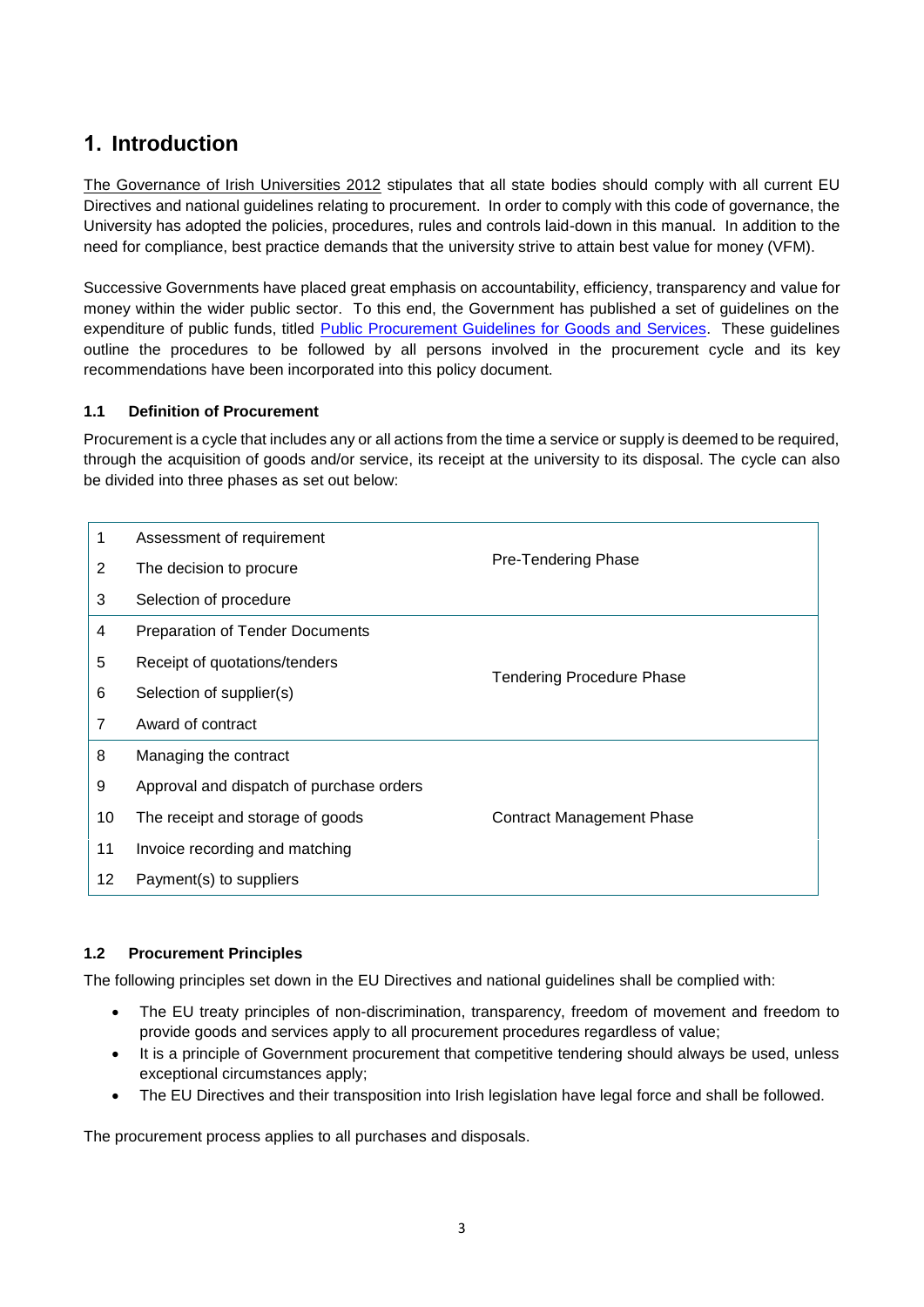#### **1.3 Legislative Requirements and Guidelines**

The university is required to comply with all applicable EU Directives and national guidelines including:

- Directive 2014/24/EU of the European Parliament and of the Council of 26 February 2014 (Public Sector Directive), transposed into Irish Law as S.I. No. 284/2016 (the "2016 Regulations")
- Directive 2014/25/EU of the European Parliament and of the Council of 26 February 2014 (Utilities Directive), transposed into Irish law as S.I. No. 286/2016
- Directive 2014/23/EU of the European Parliament and of the Council of 26 February 2014 (Concessions Directive)
- Public Procurement Guidelines for Goods and Services (2017)
- European Commission Interpretative Communication on the Community Law applicable to contracts not or not fully subject to the provisions of the Public Procurement Directives (2006/C179/02) of 1 August 2006
- Remedies Directive 2007/66EC8
- Remedies Regulations S.I. No. 130 of 2010
- Circular 40/02 Public Procurement Guidelines Revision of procedures for approval of certain contracts
- Circular 10/14: Initiatives to Assist SMEs in Public Procurement 2014
- Circular 16/13: Revision of arrangements concerning the use of Central Contracts put in place by the National Procurement Service
- Circular 05/13: Procurement of Legal Services and Managing Legal Costs

The university is working toward compliance with:

Circular 02/16: Arrangements for Digital and ICT-related Expenditure in the Civil and Public Service

It is a responsibility of staff in the university to comply with this policy document.

#### **1.4 Public Procurement in Ireland**

The Office of Government Procurement (OGP) was established in 2013 to ensure the public service operates in a co-ordinated and efficient way when buying goods and services. The OGP has responsibility for sourcing all goods and services on behalf of the public service. In addition, the OGP also has full responsibility for procurement policy and procedures.

The OGP has responsibility for sourcing of goods and services on behalf of public sector bodies in the following categories:

- Professional Services (incl. audit services)
- Facilities Management and Maintenance
- **Utilities**
- ICT and Office Equipment
- Marketing, Print and Stationery
- Travel and HR Services
- Fleet and Plant
- Managed Services
- Veterinary and Agriculture

The Education Procurement Service (EPS) is the shared service for Higher Education including Universities and Institutes of Technology with respect to procurement. The EPS works with the OGP to source goods and services for Public Sector Bodies primarily in the following categories: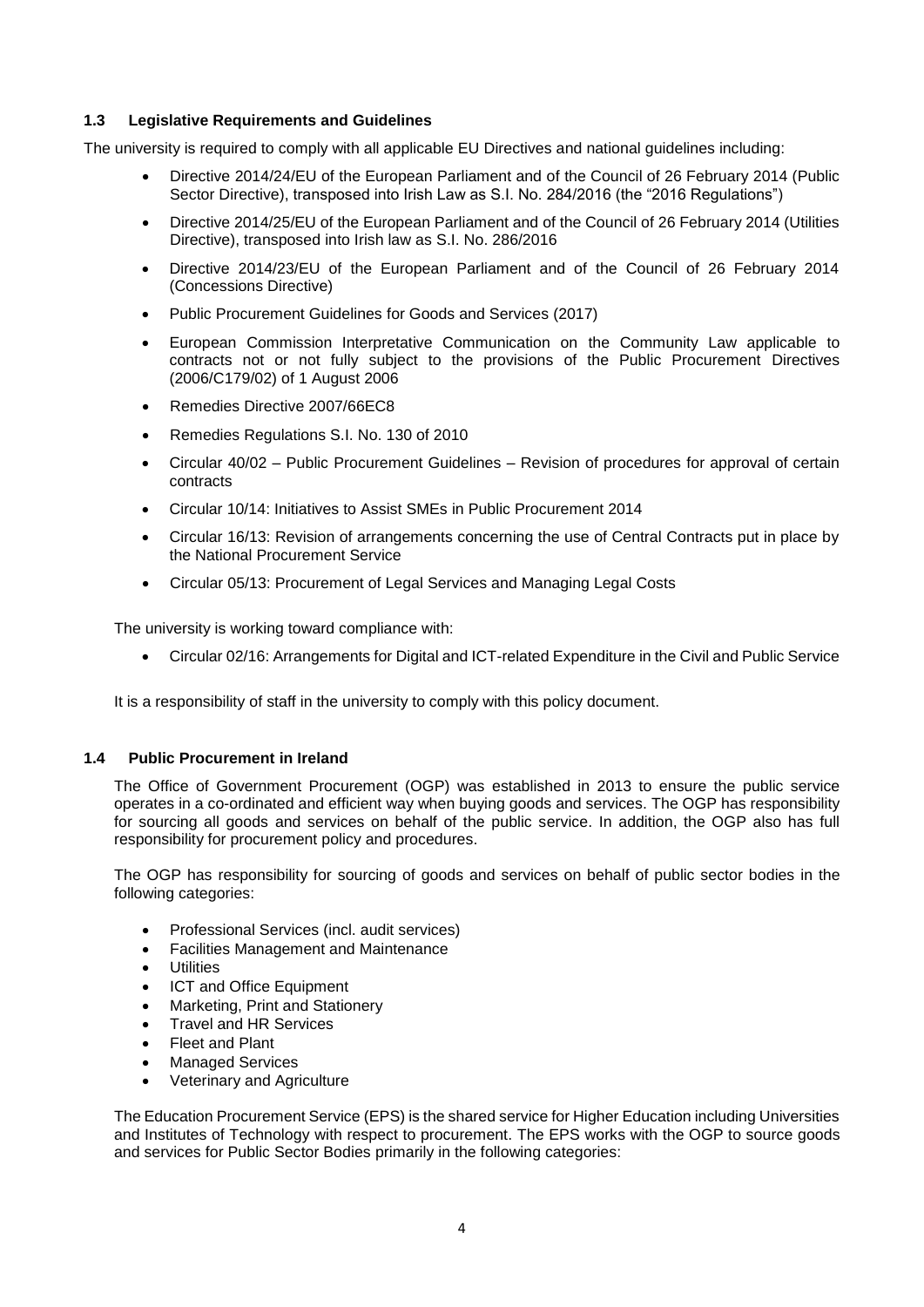- Library Books
- Laboratory, Diagnostics and Equipment

It is Government policy that public sector bodies use centralised frameworks and contracts established by the OGP and its sourcing partners where available.

#### **1.5 OGP Procedures**

Public Sector Bodies are requested to use OGP's centralised frameworks and contracts for all applicable purchases, including those under €25,000.

The OGP also expects that public sector bodies will consult it regarding requirements above €25,000 that are not met by existing OGP central arrangements prior to going to market directly.

For purchases below €25,000, where there is no centralised arrangement in place, public sector bodies should follow current public procurement competitive process guidance.

#### **1.6 Procurement and Contracts Office**

If you are in any doubt about how to proceed in any matter relating to the procurement or disposal of goods or services, contact the Procurement and Contracts Office prior to entering into any procedure or process.

### <span id="page-5-0"></span>**2. Procurement Policy**

#### **2.1 Scope**

This manual governs all expenditure and disposals including research funding. It governs all members of the university involved in any aspect of procurement. It stipulates the policies, procedures, rules, controls and practices that shall be followed by all staff in the university. Members of staff responsible for any expenditure or disposal shall always seek to obtain the best value for money available and are subject to the principles of the Treaty of Rome, current EU Directives and national guidelines.

#### **2.2 Budget Management and Control**

The university operates a devolved budget management and control system. Budget holders have authority to utilise their budget allocation subject to compliance with the policies, procedures, rules and controls laid-down in the EU directives, National guidelines and this manual.

#### **2.3 Procurement Thresholds**

All potential contracts with a value greater than or equal to €25,000 must be advertised on the public procurement portal **[www.etenders.gov.ie](http://www.etenders.gov.ie/)**. Budget Holders should ensure that potential purchases above this value are brought to the attention of the Procurement and Contracts Office at the earliest opportunity (see section 3.8 below to determine the value of a contract where the amounts payable are uncertain).

Table 1 sets out the procurement thresholds applicable to the University for the procurement of Goods and Services and the appropriate procedure in each case (where no existing contractual arrangement or framework is in place).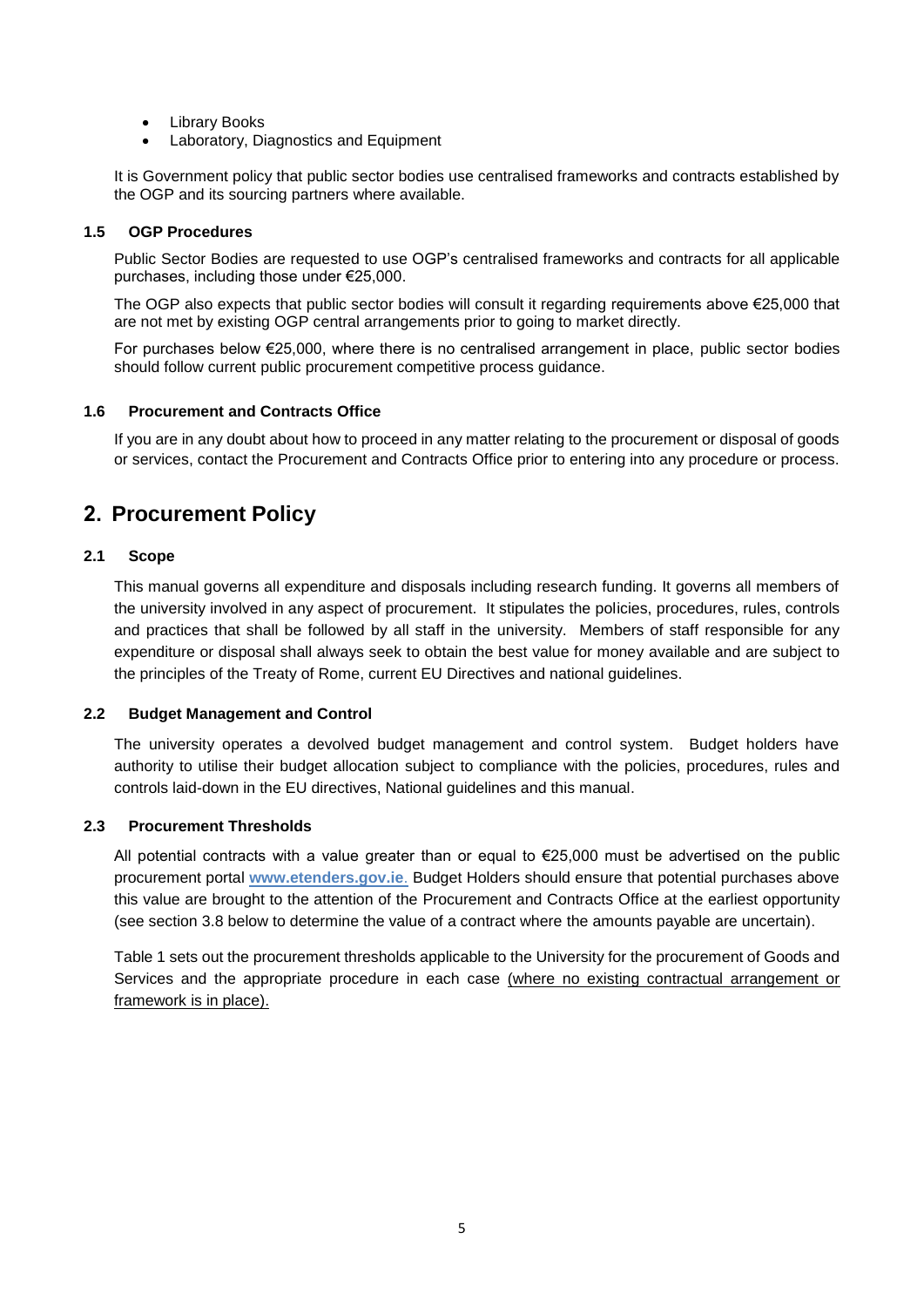#### **Table 1. Procurement Thresholds (Goods and Services)**

| Value of contract (excl. VAT)              | Action (where no central contract is in place)                                                                                  |  |  |
|--------------------------------------------|---------------------------------------------------------------------------------------------------------------------------------|--|--|
| Less than €5,000                           | Written quotation from one or more suppliers                                                                                    |  |  |
| Between €5,000 and €25,000                 | Written quotations from a minimum of three suppliers                                                                            |  |  |
| Over €25,000 to €209,000 (EU<br>threshold) | Procurement and Contracts Office runs national tender on<br>www.etenders.gov.ie, or<br>OGP/EPS procures on behalf of University |  |  |
|                                            |                                                                                                                                 |  |  |
| Over EU threshold                          | Procurement and Contracts Office runs EU tender or<br>OGP/EPS procures on behalf of University                                  |  |  |

The university operates a tiered procurement threshold system for procurement as per Appendix A of this document. Before deciding upon the appropriate procurement threshold budget holders must estimate the anticipated total spend over the lifetime of their requirement (including any extensions and excluding VAT).

To enable the university to comply with fully with public procurement guidelines, budget holders should consult the Procurement and Contracts Office at the earliest opportunity if the €25,000 threshold is likely to be exceeded.

#### **2.4 Aggregation and Central Contracts**

It is university policy to aggregate spend, where possible, in order to achieve value for money and improve efficiency. This policy reflects HEA and Department of Education and Skills direction. Aggregation may be on a university basis or may be limited to specific faculties, departments or research areas. The Procurement and Contracts Officer will monitor expenditure across the university by supplier and procurement category in order to inform decisions regarding aggregation.

Where contracts or framework agreements for commonly purchased supplies and services are established by the OGP (or one of its sourcing partners), the Procurement and Contracts Office will determine their suitability for meeting the university's requirements.

Contracts and Framework Agreements that have been adopted by the university will be added to the Procurement and Contracts Office's [Central Contracts Register.](https://www.maynoothuniversity.ie/procurement-contracts/internal-procurement-users/central-contracts)

Where central contracts exist for services or goods in any category, budget holders shall place orders for such services or goods with the contracted suppliers only. These contracts have been entered into centrally on behalf of the university or by the university and are legally binding. Where exceptional circumstances preclude the use of the central contracts, orders placed outside the contract shall be authorised by the budget holders and by the Procurement and Contracts Office prior to placing the order.

#### **2.5 Ethics (Code of Conduct for Procurement)**

All staff members involved in procurement activity act as agents of Maynooth University and are bound under the terms of the Ethics in Public Office Act 1995 and 2001, and the Standards in Public Office Act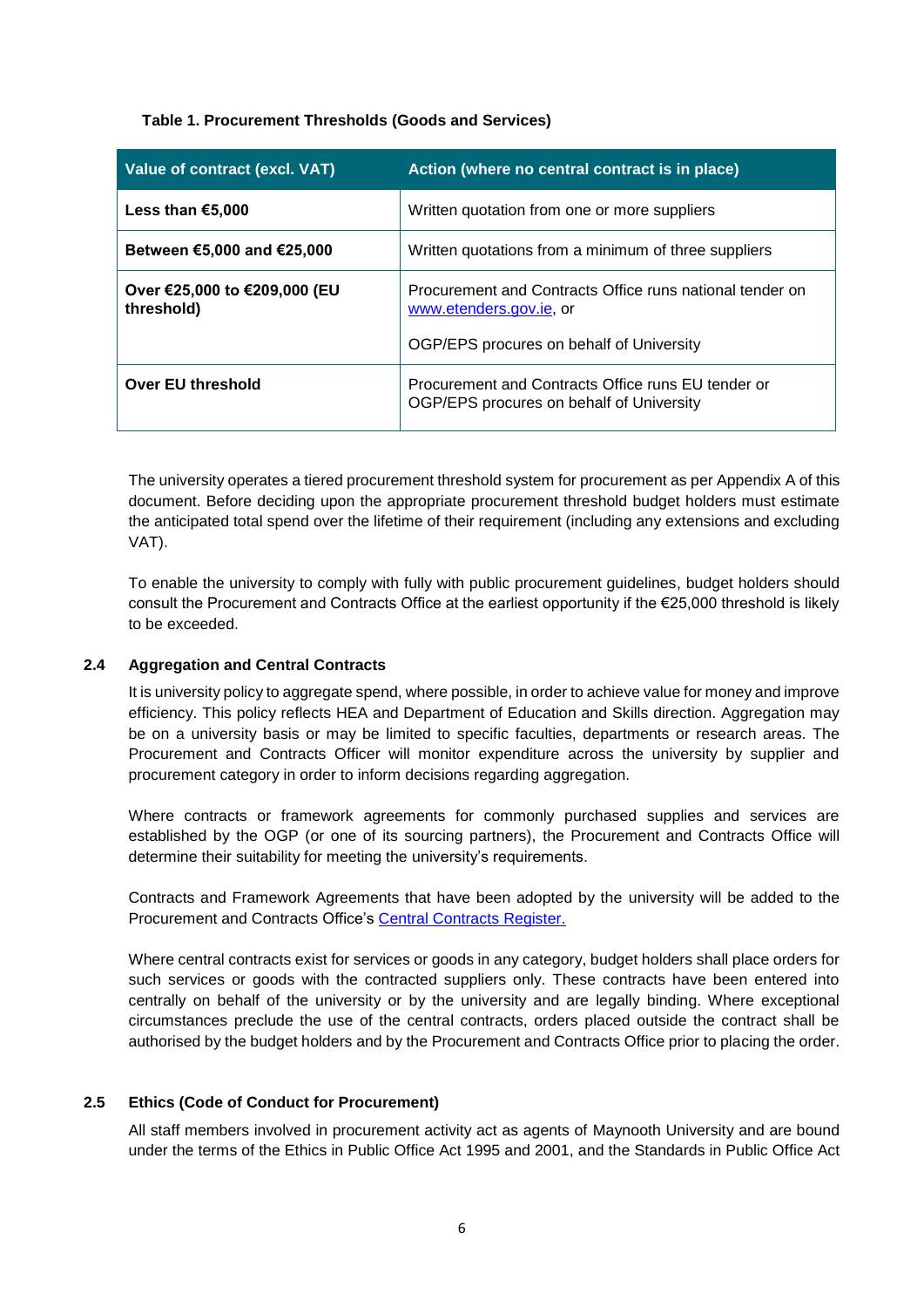2001. To complement these acts, the university has adopted a Code of Ethics (available at Appendix F) consistent with OGP Guidance.

Budget holders shall ensure that where any conflict of interest exists within their area of responsibility, it is notified prior to the commencement of any procurement. Prior to any examination of tenders members of the evaluation team should confirm in writing that:

- They have no known connections with any of the bidders or named individuals;
- They will not communicate with any bidder concerning the evaluation process;
- The will not accept any gifts or hospitality from any bidder; and
- They will treat any information they see as confidential.

#### **2.6 Accountability**

Budget holders should be aware that the independent auditors of the university, auditors approved by research funding bodies and the staff of the Comptroller and Auditor General's Office have full, free and unrestricted access to all procurement records of the university. Budget holders shall grant full and free access to all documents and decisions relating to any procurement activity that any auditor requires. On receipt of any observations resulting from any such audit, the budget holder concerned shall be responsible for ensuring that replies (if any) are furnished to the relevant auditor. Budget holders shall satisfy themselves that any such replies are correct in every respect.

Budget holders shall ensure that separation of function exists within the procurement cycle. They should ensure, insofar as possible, that ordering and receipt of goods is distinct from payment approval.

#### **2.7 Procurement Training**

It is the responsibility of each budget holder to ensure that they and those staff members within their departments/offices with responsibility for procurement are fully familiar with the university's procurement policies and procedures.

The Procurement and Contracts Office runs an annual programme of procurement training workshops**.** It is recommended that all staff attend at least one training workshop every three years.

#### **2.8 Administration**

Where the university enters into central contracts or framework agreements, a contract manager for that category of service or supply shall be appointed. The appointee shall be responsible for ensuring that the performance clauses prescribed in the competitive process are maintained by the service provider throughout the lifetime of the contract.

The contract manager may also be responsible for ensuring the following:

- That all insurance levels prescribed in the competitive process are maintained by the service provider throughout the currency of the contract;
- That tax clearance requirements prescribed in the competitive process are maintained by the service provider throughout the currency of the contract;
- That Health, Safety and Welfare requirements prescribed in the competitive process are maintained by the service provider throughout the currency of the contract;

Where the contract manager becomes aware of any breaches of the above, the contract manager shall inform the Procurement and Contracts Office of the levels of the breach and all communications with the service provider.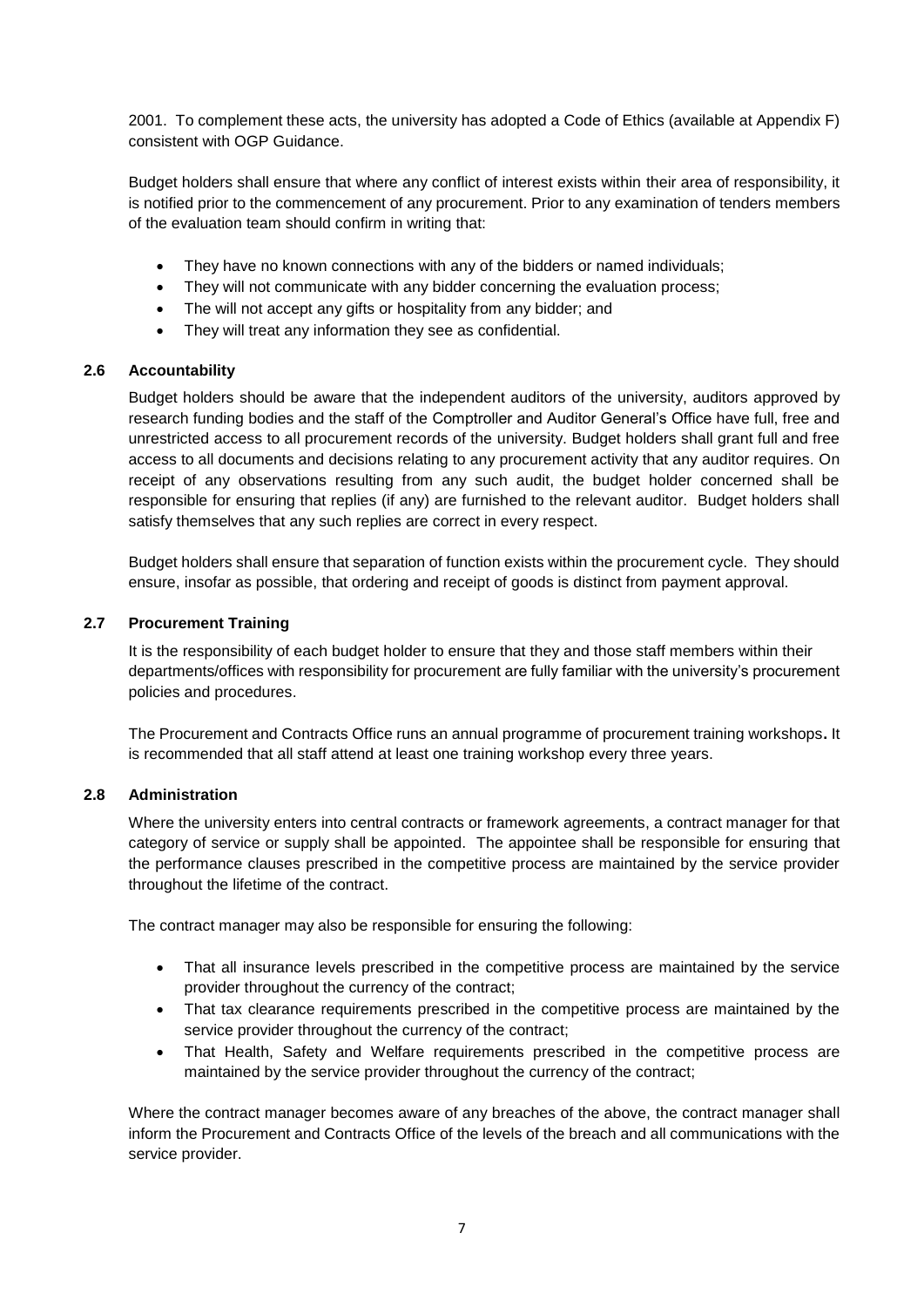Each budget holder shall nominate one staff member (the designated nominee) from their area of responsibility who shall be responsible for all aspects of procurement within that department. This staff member shall also have responsibility for the maintenance of the fixed asset register within that area. The name and contact details of the person nominated shall be notified to the Procurement and Contracts Office and to the Payments Office. Where staff changes occur, such changes shall be notified to the Procurement and Contracts Office and the Payments Office.

#### **2.9 Purchasing of Goods and Services**

A Maynooth University Purchase Order must be raised for all purchases of goods and services unless the Procurement and Contracts Office has granted an exemption to the relevant category of expenditure or supplier. All Purchase Orders equal to or greater than €5,000 should be forwarded to the Procurement and Contracts Office for review before issuing to a supplier.

Budget holders (or their designated nominees) shall approve all Purchase Orders. Each budget holder, with the agreement of the Procurement and Contracts Office, may define the financial threshold at which the authorised procurement designee within the business unit may authorise expenditure of funds, authorisation of invoices, or receipt of goods.

University Procurement Cards may be used to purchase low-value goods online or once-off items where no centralised contract or existing supplier is in place.

#### **2.10 Receipt of Goods and Services**

Budget Holders (or their designated nominees) should ensure that when purchased goods are received appropriate steps are taken to verify that the goods are in proper condition, have been delivered to the correct location, and are in accordance with the relevant terms and conditions of the contract.

When receipting services, Budget Holders (or their designated nominees) should verify that the services were performed satisfactorily and in accordance with the relevant terms and conditions of the contract.

#### **2.11 Payment for Goods and Services**

Before paying an invoice for goods or services acquired with a Purchase Order, the university requires a match between purchasing, receipt and invoice information. Where variances are encountered, the invoice will be held and intervention required from the relevant Budget Holder.

#### **2.12 Contract Monitoring**

In order to ensure that budget holders are complying with the procedures and thresholds that are laid down in this manual, the Procurement and Contracts Office shall monitor expenditure levels on a regular basis. It shall immediately bring any breaches to the attention of the budget holder. It shall also bring to the notice of the Bursar any persistent or negligent breaches of these procedures.

#### **2.13 Maverick Buying**

The purchase of goods and services which are normally supplied through contracted suppliers are prohibited from buying through any other means other than in emergency circumstances. Emergency circumstances include (but is not limited to) the loss of a computer plug-in while attending an overseas conference.

Where instances of maverick buying (i.e. the purchase of contracted works, services or supplies from a non-contracted supplier) occurs, the following administration charge shall be levied against the responsible budget: -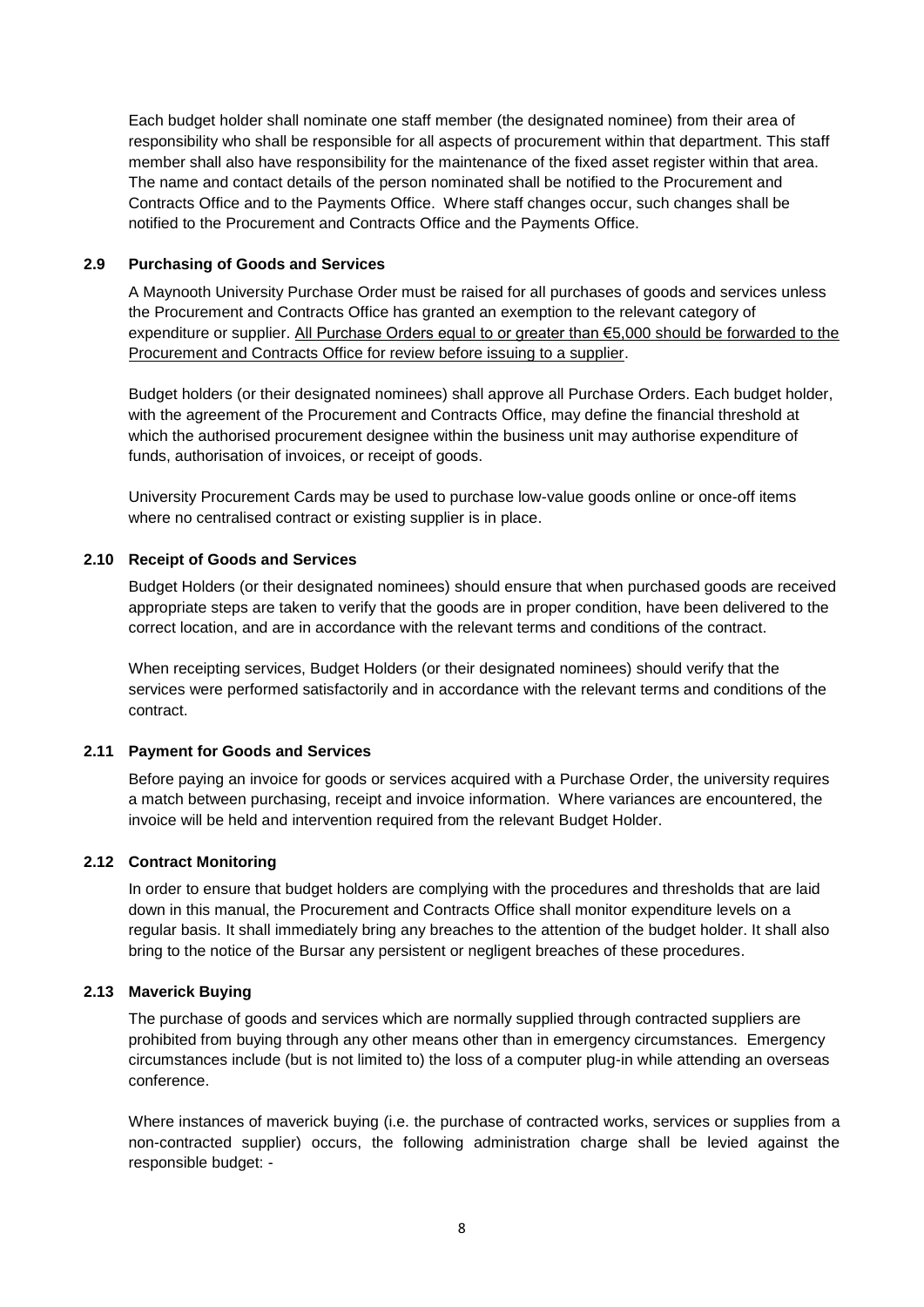- Where the instance involves the set-up of a new creditor on the university system, an administration charge of €500.00 shall be levied against the responsible budget.
- Where the instance involves the payment of invoices for contracted works, services or supplies to an existing creditor on the university system, an administration charge of €250.00 shall be levied against the responsible budget.

In addition, the staff member initiating the purchase from the non-contracted supplier of a good or service maybe subject to disciplinary procedures under the university statutes.

#### **2.14 Internal Procedures**

For all procurement related actions, an internal procedure shall be established within each department. This procedure should be subject to continual evaluation by the budget holders, and be consistent with the policies, procedures, rules and controls proscribed in this manual.

#### **2.15 ICT Procurement**

All ICT purchases (e.g. desktop equipment, software, server/storage/general computing, telecoms, Cloud-based services, licenses etc.) must be carried out in accordance with this policy and in compliance with relevant IT & Security policies approved by the IT Management Steering Committee (ITMSC).

The following organisational units are recognised as having an IT support function:

- Computer Science;
- Electronic Engineering;
- National Centre for Geocomputation;
- Hamilton Institute.

Notwithstanding this, budget holders and others with purchasing authority in these units are encouraged to co-ordinate ICT purchasing requirements with IT Services with a view to minimising risk, ensuring value for money and compatibility with existing IT infrastructures while avoiding duplication of technologies/services.

All other units must co-ordinate ICT purchasing with IT Services (or have agreed an exception to this policy from the ITMSC).

#### **2.16 Document Retention**

Budget holders are responsible for ensuring that records are maintained for all purchases. This includes record of seeking quotations, quotations received, and rationale for selecting winning bid, notification to unsuccessful bidders, copy of the purchase order and copy of the invoice.

Document retention shall be carried out in accordance with the university document retention policy and the requirements of any funding body (if appropriate). A checklist for this process can be found at Appendix G.

#### **2.17 Engagement of Consultants and External Professional Services**

In all instances, the engagement of consultants and external professional services shall be carried out in accordance with the current [Government guidelines on hiring consultants \(2006\).](http://etenders.gov.ie/Media/Default/SiteContent/LegislationGuides/6.%20Guidelines%20for%20the%20Engagement%20of%20Consultants%20by%20the%20Civil%20Service.pdf) Consultancy or other professional service contracts shall have a defined scope, a start and finish date and defined rates for attendance and travel prior to initiation of the contract.

#### **2.18 Environmental and Sustainability Considerations**

The university is keenly aware of the need to consider sustainability in its procurement decisions. The need to comply with environmental legislation and to seek environmentally friendly options and solutions is strongly advocated to all staff members.

Comprehensive guidance on the use of environmental clauses in the procurement process is set out in: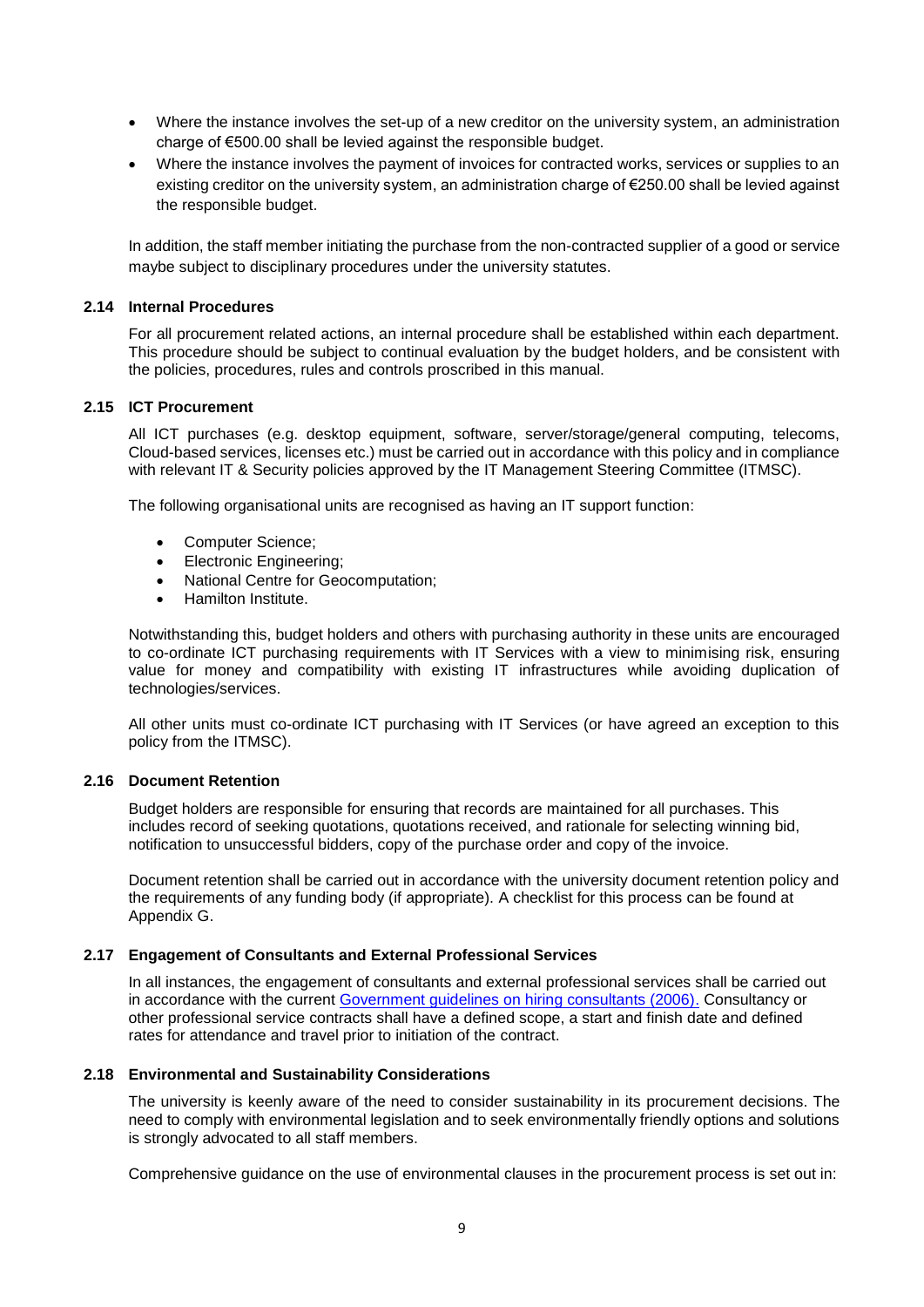- Green Tenders [An Action Plan on Green Public Procurement,](http://www.etenders.gov.ie/Media/Default/SiteContent/LegislationGuides/13.%20Green%20Tenders%20-%20An%20Action%20Plan%20on%20Green%20Public%20Procurement.pdf) published by the Department of Environment, Community and Local Government and the Department of Public Expenditure and Reform, and
- Green Procurement: [Guidance for the Public Sector](http://www.epa.ie/pubs/reports/other/corporate/olg/GreenPublicProcurementfinalwebv2.pdf) published by the Environmental Protection Agency

#### **2.19 Procurement and Accessibility**

Whenever possible, specifications and requirements shall take into account accessibility for people with disabilities. Further information is available from the National Disability Authority: [Procurement and](http://nda.ie/Good-practice/Guidelines/Procurement-and-Accessibility/)  [Accessibility.](http://nda.ie/Good-practice/Guidelines/Procurement-and-Accessibility/)

#### **2.20 Social and Labour Provisions**

All suppliers of goods and services to the university should comply with all applicable laws including but not limited to all obligations in the field of environmental, social and labour law that have been established by EU law, national law (including the European Convention on Human Rights Act), collective agreements and by international, environmental, social and labour law listed in the 2016 Regulations.

#### **2.21 Improving Opportunities for Small and Medium Enterprises (SMEs)**

The university is committed to ensuring that SMEs have fair access to its contracts through adopting best practices outlined in Circular 10/14 and OGP guidance.

#### **2.22 Fair Trade Products**

The university has achieved fair trade status and thus is committed to supporting and using fair trade products. Fair trade or similar variants shall be sought for any contracts where the option exists.

#### **2.23 De-briefing of unsuccessful suppliers**

All staff members involved in procurement activity act as agents of Maynooth University. They are obliged to inform candidates, without delay of the result of any tender or quotation competition.

For contracts below the EU threshold, it is good practice to provide tenderers (in writing) with the reason(s) for the unsuccessful bid by reference to their relative performance under the relevant evaluation criteria used in the competition.

If you require any further information regarding de-briefing, you should contact the Procurement and Contracts Office.

#### **2.24 Tender Evaluation**

All tenders shall be evaluated using the most economically advantageous tender method. In particular, tenders for the purchase of capital equipment shall be evaluated using life cycle costing rather than initial price. Full details on the methodology of this method are outlined in the guidance document to [Life Cycle](https://www.maynoothuniversity.ie/sites/default/files/assets/document/LifeCycleCosting.pdf)  [Costing.](https://www.maynoothuniversity.ie/sites/default/files/assets/document/LifeCycleCosting.pdf) If you are in any doubt about this system contact the Procurement and Contracts Office.

#### **2.25 Sole Source Procurement**

Sole source procurement is defined as an acquisition where only one supplier exists for the required item or service. Proprietary brand preferences do not justify sole source where more than one potential supplier for the required item or service exists.

Where there is only a sole source for a particular item or service a **Sole Source Justification Form** (see Appendix E) shall be submitted to the Procurement and Contracts Officer for approval. A competitive process may be required to substantiate the sole source claim before approval is granted. Such a process shall be run under the terms of this manual and recorded by the budget holder or Procurement and Contracts Office as appropriate. Future purchase of the item or service shall be made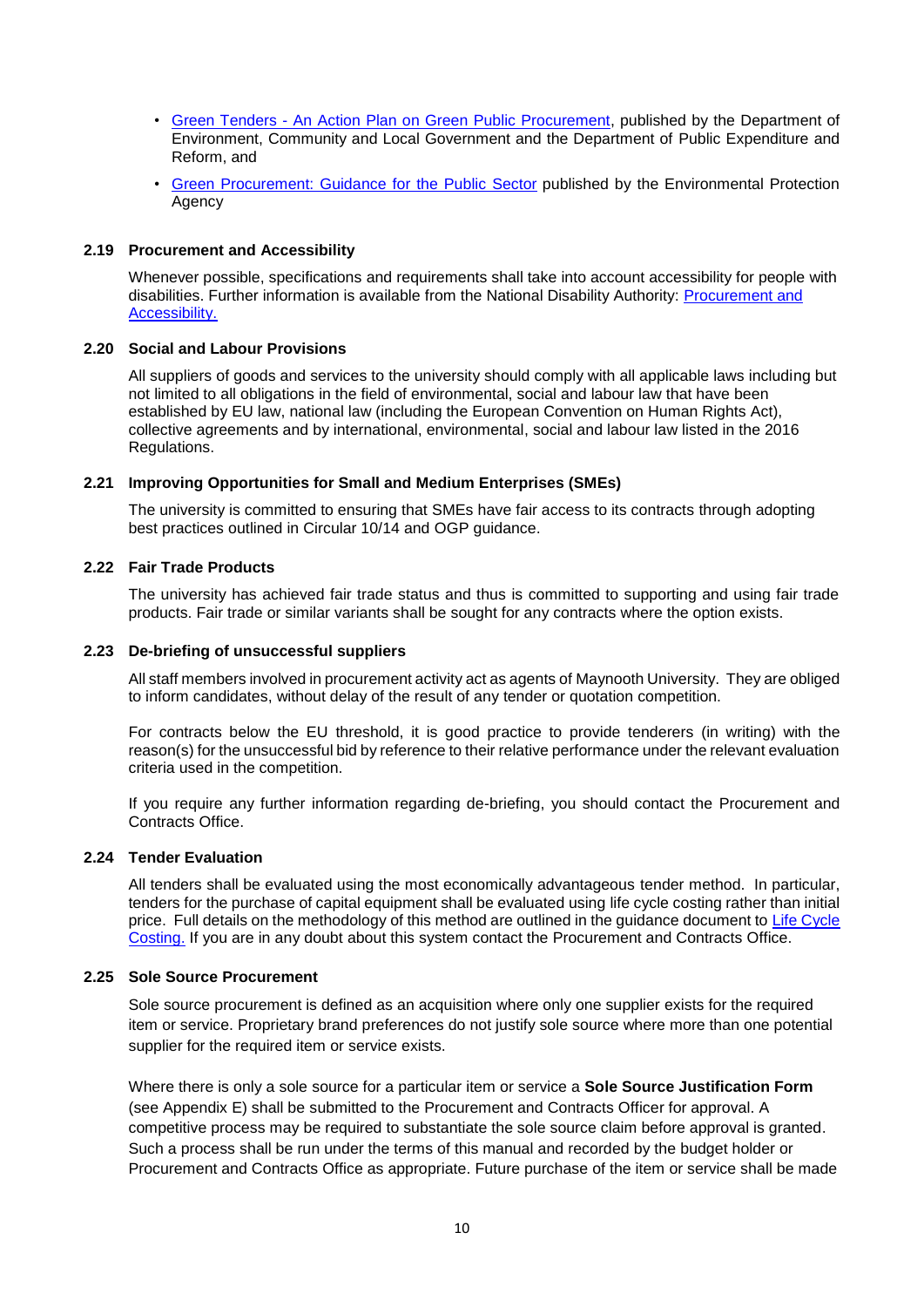by negotiated procedure with the selected supplier. In all instances, it is the responsibility of the budget holders involved to keep abreast of developments in the market in order to ensure that new products and suppliers for such services or supplies are identified as they become available. Any orders placed for services or supplies with sole sources shall be authorised by the budget holder.

In all such instances, the market place shall be tested regularly by competitive process to ensure that the sole source justification remains valid. When this process is used, a copy of the Sole Source Justification Form shall be maintained for audit by the budget holder.

#### **2.26 Urgent Requirements**

Budget holders should use the Sole Source Justification Form in circumstances where they intend to award a contract without a call for competition on the grounds of extreme urgency. Budget holders should note that the extreme urgency must:

- be brought about by events unforeseeable by the university that are not attributable to the university;
- make it impossible to conduct a regular procedure even with shortened time limits.

What constitutes extreme urgency cannot be specified exhaustively in advance but occasions when it is necessary to award a contract without a competitive process are very rare.

Any contract awarded on the basis on an extreme urgency justification should be limited to the quantities of goods or level of service that are urgently required and be for a period of time no greater than is strictly necessary. The Procurement and Contracts Office will maintain details of all such contracts.

The complete set of circumstances under which budget holders may award a contract without a call for competition are provided in Appendix C.

#### **2.27 Personal Purchases**

Purchases of goods or services for personal use are not permitted through the university procurement system.

### <span id="page-11-0"></span>**3. Procurement Procedures**

#### **3.1 Introduction**

Budget holders engaged in procurement activity are acting as legal agents of the University. In this capacity budget holders shall ensure that all staff members engaged in procurement are fully aware of the policies, procedures, rules and controls laid-down in this manual. Budget holders are responsible for the administration of university funds in the most cost-effective manner, and in the best interests of the university.

#### **3.2 Central Contracts and Frameworks**

The Procurement and Contracts Office shall assess the needs of the university for all categories of works, services and supplies. Where aggregation of needs is possible, the Procurement and Contracts Office shall initiate central contracts or framework agreements for the provision of the particular service or supply.

In all instances where OGP or EPS contracts or framework agreements for any category of service or supply exists, entry into the centralised process shall be the norm.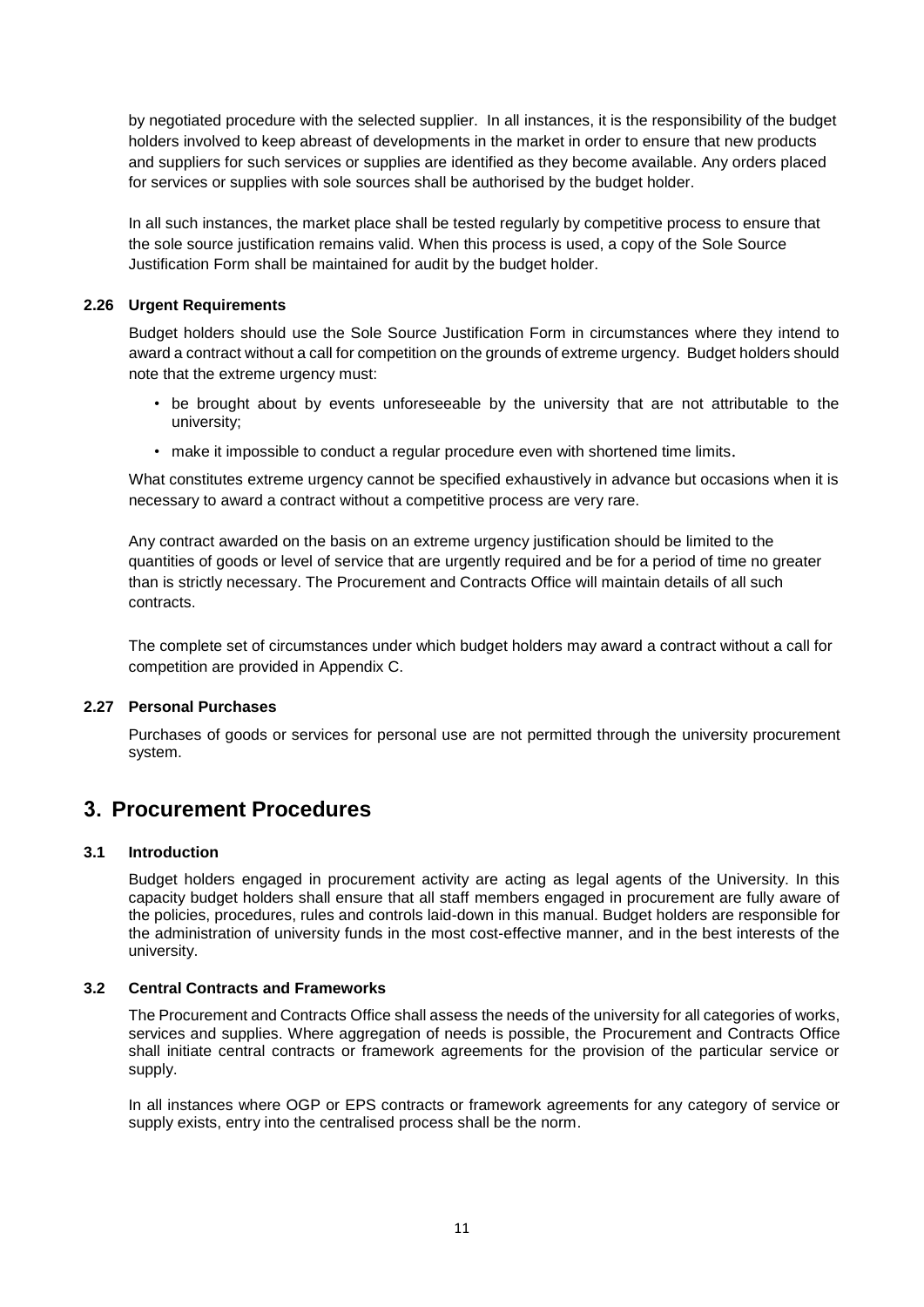#### **3.3 Risk Assessment and Management**

The Procurement and Contracts Office shall initiate a risk management process for procurement projects where:

- the value of the purchase is high (contract value in excess of €1million)
- the procurement process is complex
- adverse consequences could significantly affect the university's operation
- delivering the university's core services could be adversely affected.

#### **3.4 New Suppliers**

Where it is necessary to use a new contractor that is not currently used by the university, care must be taken to ensure that the supplier meets the minimum criteria set down in the university guide to engaging suppliers. You should also obtain the information required by the [Payments Office](https://www.maynoothuniversity.ie/bursar/payments-office) in order to ensure payment of any invoices.

Budget holders should note that new supplier requests are subject to approval by the Procurement and Contracts Office and may be rejected if they are for non-recurring requirements and can be sourced from existing contracted suppliers.

#### **3.5 Tax Clearance Procedures**

A condition of obtaining a public sector contract of a value of  $€10,000$  or more, (inclusive of VAT), within any twelve month period, is that the contractor is required to produce a Tax Clearance certificate or demonstrate a satisfactory level of tax compliance.

#### **3.6 Sub-contractors**

The University is obliged to operate Relevant Contracts Tax on payments to sub-contractors. Full details of the operation of the tax are available on the Revenue website: [Revenue RCT information.](http://www.revenue.ie/en/self-assessment-and-self-employment/rct/index.aspx)

#### **3.7 Leasing**

Budget holders shall enter into lease agreements only after consultation with the Finance Office. The decision to lease or buy is generally based on a number of factors, including *inter alia* budget constraints, interest rates, and cash flow. Budget holders that have specific requirements or special factors for consideration regarding the procurement of equipment shall inform the [Finance Office](https://www.maynoothuniversity.ie/bursar) prior to making a decision to lease equipment. The Finance Office will appraise the lease or buy alternative and will submit a recommendation to lease or buy the equipment to the budget holders together with back up documentation. This recommendation will take into account the relevant department's budget, the university's overall cash flow position together with any additional accounting requirement. All leases shall be countersigned by at least one of the university's designated authorised signatories.

#### **3.8 Estimating Contract Values**

Different procurement procedures apply depending on what is being procured and the value of a contract. When valuing a contract, in order to ascertain the applicable procurement procedure, the estimate must:

- be a genuine pre-estimate of the contract value at the date of publication of the contract notice
- be exclusive of VAT
- take into consideration the entire term of the contract, i.e. including all extensions
- assume that all options under the contract are being exercised

When estimating the value of a contract no project or purchase should be sub-divided to avoid the application of the national rules or, where appropriate, the EU public procurement Directives. Where a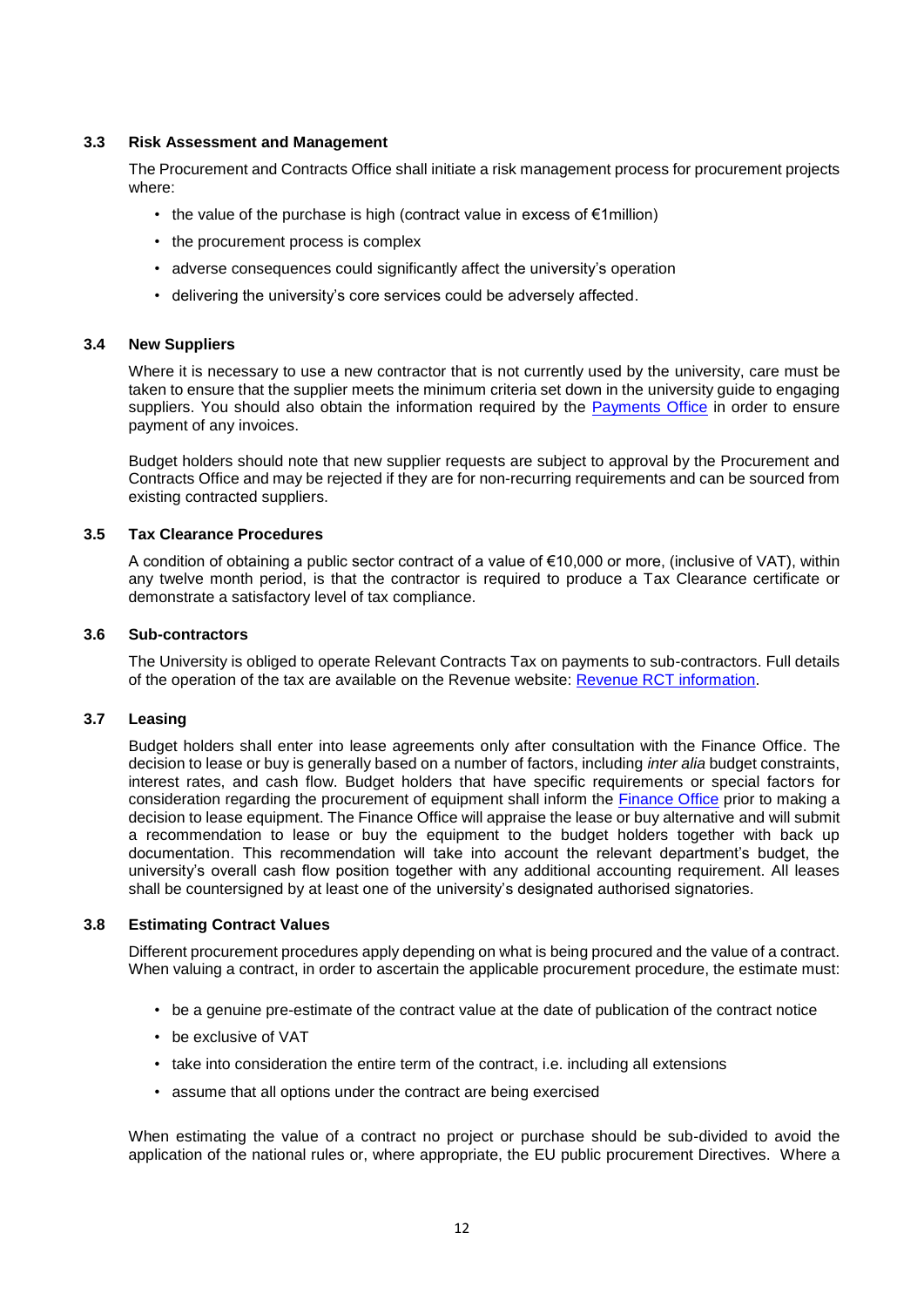supply or service contract cannot indicate a total price, or does not have a fixed terms or has a term greater than four years, the estimated value must be calculated by multiplying the monthly value by 48.

Where a project or purchase involves separate lots, the value of all lots must be included in estimating the value of the contract. These estimation procedures shall also be applied, where necessary, for contracts below the EU thresholds. Where there is a possibility of a further phase, or phases, of a project, the Budget Holder should include these when estimating the value.

#### **3.9 Reporting 'poor value for money'**

It is recognised that staff may from time to time come across circumstances where a good or service appear to be better value for money when purchased from an unapproved supplier as against the approved supplier. There are a number of legitimate reasons why this might occur including:

- the insistence of the university that the supplier is insured, pays staff at least the minimum wage and provides terms and conditions to staff that are both legal and easy to understand;
- the quality standard that the approved supplier meets;
- the 'to desk' delivery policy of the contracted supplier.

However, when a staff member is concerned with the value being achieved for a contracted supplier, they should report the matter to the Procurement and Contracts Officer at [procurement@mu.ie.](mailto:procurement@mu.ie) Each concern will be responded to (normally) within five days.

#### **3.10 Review**

The Procurement Policy will be formally reviewed before the end of June 2020.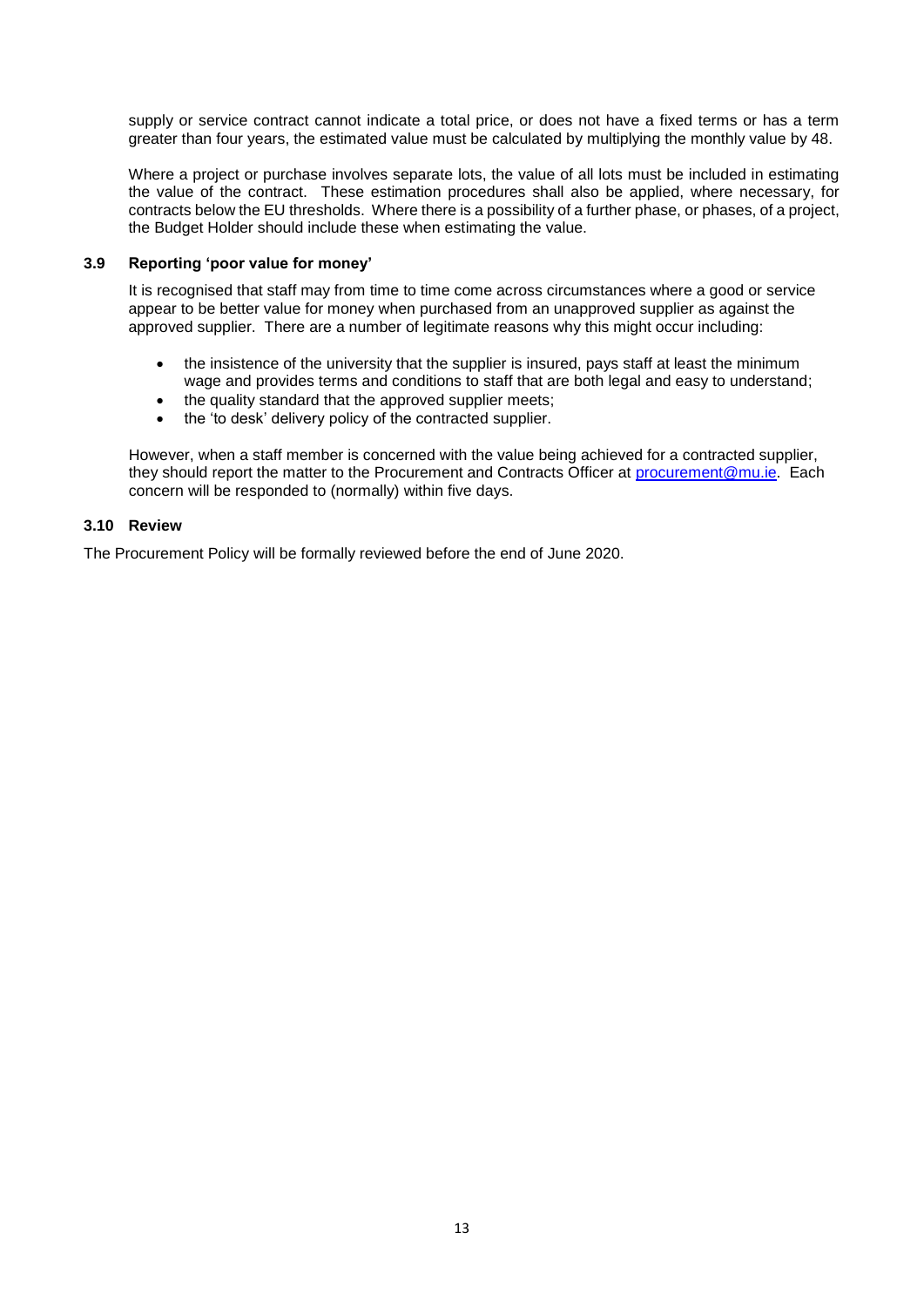# <span id="page-14-0"></span>**4. Appendix A: Procurement Process (Goods and Services)**



**If you are unsure how to proceed, contact the Procurement and Contracts Office**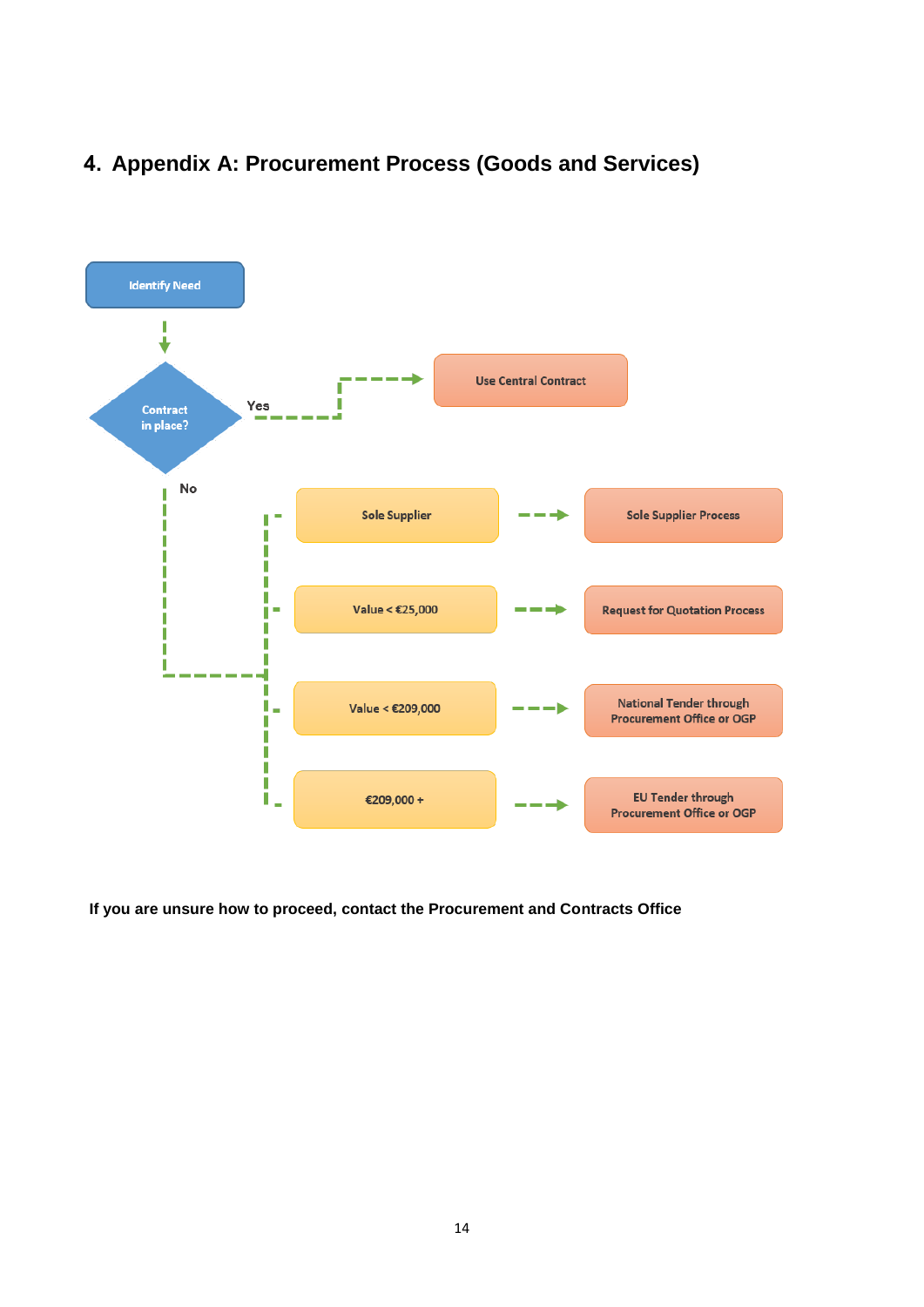# <span id="page-15-0"></span>**5. Appendix B: Competitive Procedures Overview**

#### **Below Threshold**

For contracts or purchases below the EU threshold the specific procurement procedures set out in the 2016 Regulations do not apply. At a minimum, the following less formal procedures should be adhered to. The Procurement and Contracts Office shall manage all competitive procedures with an estimated contract value in excess of €25,000 excl. VAT.

Quotation Process (for goods and services with an estimated value less than €25,000)

The purpose of seeking a quotation is to ensure that the University gets the best possible value when purchasing goods or services. The number of quotes sought depends on the value of the purchase. Quotation processes are generally informal and can be responded to within days. The following steps should be adhered to as university best practice:

- 1. contracts for goods and services with an estimated value of less than €5,000 can be purchased on the basis of verbal quotes from one or more competitive suppliers
- 2. At least three firms should be invited if the value of the contract is in the range €5,000 to €25,000
- 3. Quotations can be sought without advertising you have the freedom to decide who you invite to submit quotations
- 4. The firms invited to quote can be known to the University but should be capable of providing a competitive quotation to ensure value for money
- 5. Invitations and responses should be in writing (email is sufficient)
- 6. The Request for Quotations (RFQ) document should include:
	- Specification of requirements
	- The basis for the award decision (price and quality or price only)
	- The method of submission.
- 7. Full records of quotations received should be maintained.
- 8. Bids should evaluated against the criteria set out in the RFQ.
- 9. Unsuccessful firms should be notified that their quotation has not been successful and informed who won.
- 10. Records should be kept for the auditors on the key stages of the process.

#### **National Tender Process**

Tendering is a more formal process, utilising the Irish government portal [www.etenders.gov.ie.](http://www.etenders.gov.ie/) This process applies to goods or services which, over the life of the contract have a value of between €25,000 and €209,000 excl. VAT.

- 1. Advertise on eTenders using the Open Procedure (other procedures may be used in certain circumstances)
- 2. Use Maynooth University template Request for Tenders (RFT) document which should include:
- 3. Specification of requirements
- 4. The basis for the award decision (MEAT)
- 5. The method of submission.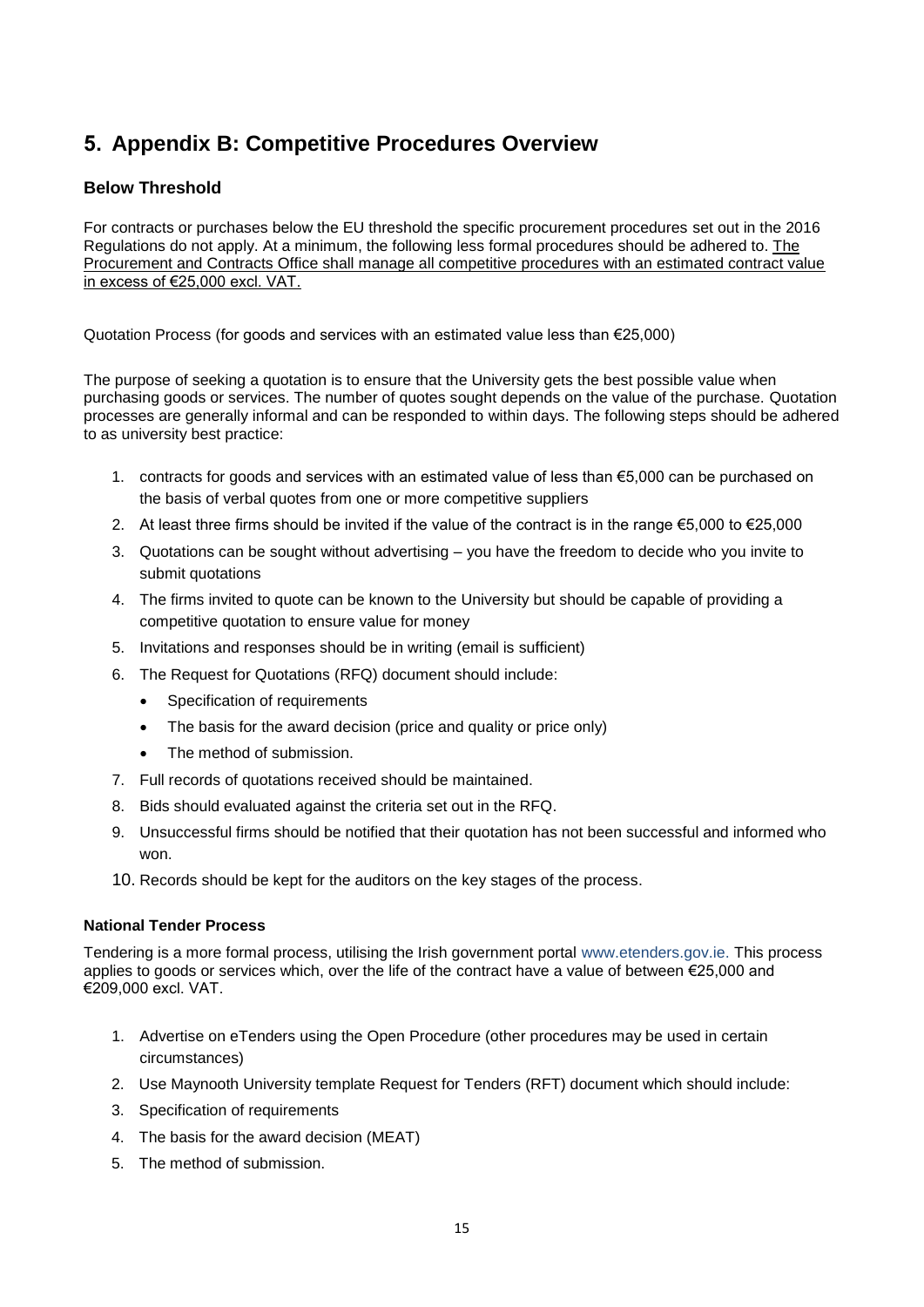- 6. General terms around tax, insurance, other statutory instruments
- 7. In most cases, a minimum of 21 days should be allowed for the receipt of tenders (there is no set time limits for below threshold tenders, so deadlines can be shortened where circumstances require it)
- 8. Full records of quotations received should be maintained
- 9. Tenders should be evaluated against the criteria set out in the RFT
- 10. Unsuccessful firms should be notified that their tender has not been successful and informed who won
- 11. Records should be kept for the auditors on the key stages of the process

#### **Above EU Threshold**

There are five award procedures that contracting authorities may utilise when awarding contracts under the 2016 Regulations as follows:

#### **The Open Procedure**

This is a single stage approach, whereby any interested party may submit a tender response. All documentation must be made fully and freely available for access online from the date of publication of the contract notice.

Tenders are usually assessed as follows:

- Compliance with the requirements of the tender process (pass or fail)
- Assessment against minimum financial and technical rules (pass or fail)
- Compliance with the specification
- Assessment against the award criteria

The closing date for the receipt of tenders is generally no less than 35 days from the day after the date of dispatch of the Contract Notice to OJEU. Reductions in timescales are available in the following limited circumstances:

- if a Prior Information Notice (PIN) was issued within the relevant timeframe or
- where a state of urgency duly substantiated by the contracting authority renders the time limit impractical or where public bodies will accept a tender response electronically

#### **The Restricted Procedure**

This is a two-stage procedure, whereby any party may request to participate – usually in the form of an expression of interest seeking information on their financial, economic and technical capacity – only those invited by the contracting authority may submit tenders.

Following evaluation of the expressions of interest a number of at least five should be invited to tender, if that is available, subject to confirmation of self-declared information.

#### **Competitive Dialogue & Competitive Procedure with Negotiation**

Contracting authorities may apply a competitive dialogue or a competitive procedure with negotiation in the following situations: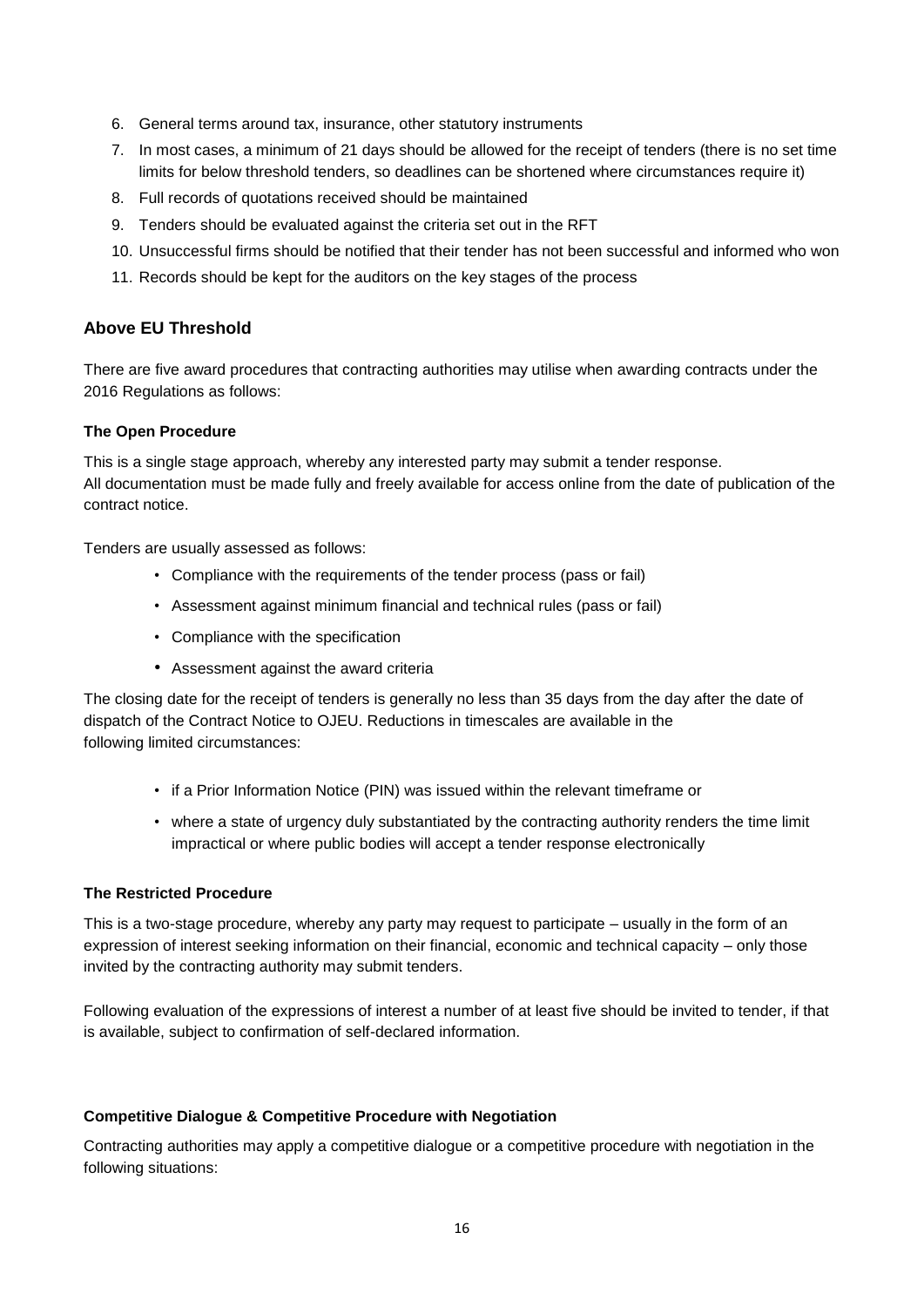- 1. With regard to works, supplies or services fulfilling one or more of the following criteria:
	- The needs of the contracting authority cannot be met without adaptation of readily available solutions
	- They include design or innovative solutions
	- The contract cannot be awarded without prior negotiations because of specific circumstances related to the nature, the complexity or the legal and financial make-up or because of risks attached to the works, goods or services
	- the technical specifications cannot be established with sufficient precision
- 2. With regard to works, supplies or services where, in response to an open or restricted procedure, only irregular or unacceptable tenders are submitted

The aim of the Competitive Dialogue Procedure is to open a dialogue with qualified candidates in order to identify and define the means best suited to satisfying the authority's needs, where the provision of a definitive specification is not possible due to the nature of the procurement.

The Competitive Procedure with Negotiation requires the Contracting Authority to have a basic specification of requirements and invite initial tenders from the qualified list identified after assessment of applications (usually on foot of completed qualification questionnaires).

#### **Innovation Partnership**

This is a new procedure provided for under the 2016 Regulations governing situations where a requirement for innovation supplies, services or works cannot be met by solutions already available on the market. It allows for the establishment of a structured partnership with one or more partners which covers the research and development, prototyping and commercial acquisition phases.

The Innovation Partnership is an application of the competitive procedure with negotiation to award one or more contracts covering these phases. The contracting authority must set intermediate targets to be attainable by the participants and must provide for payment in appropriate instalments and on the basis of these targets. Based on the targets provided the contracting authority may decide after each phase to terminate the innovative partnership, or where there are several partners on the innovative partnership provide an option to reduce the number of partners by terminating individual contracts.

The commercial stage of the resulting innovative good, service or works can then take place provided that they correspond to the performance levels and maximum costs agreed between the contracting authority and the participants.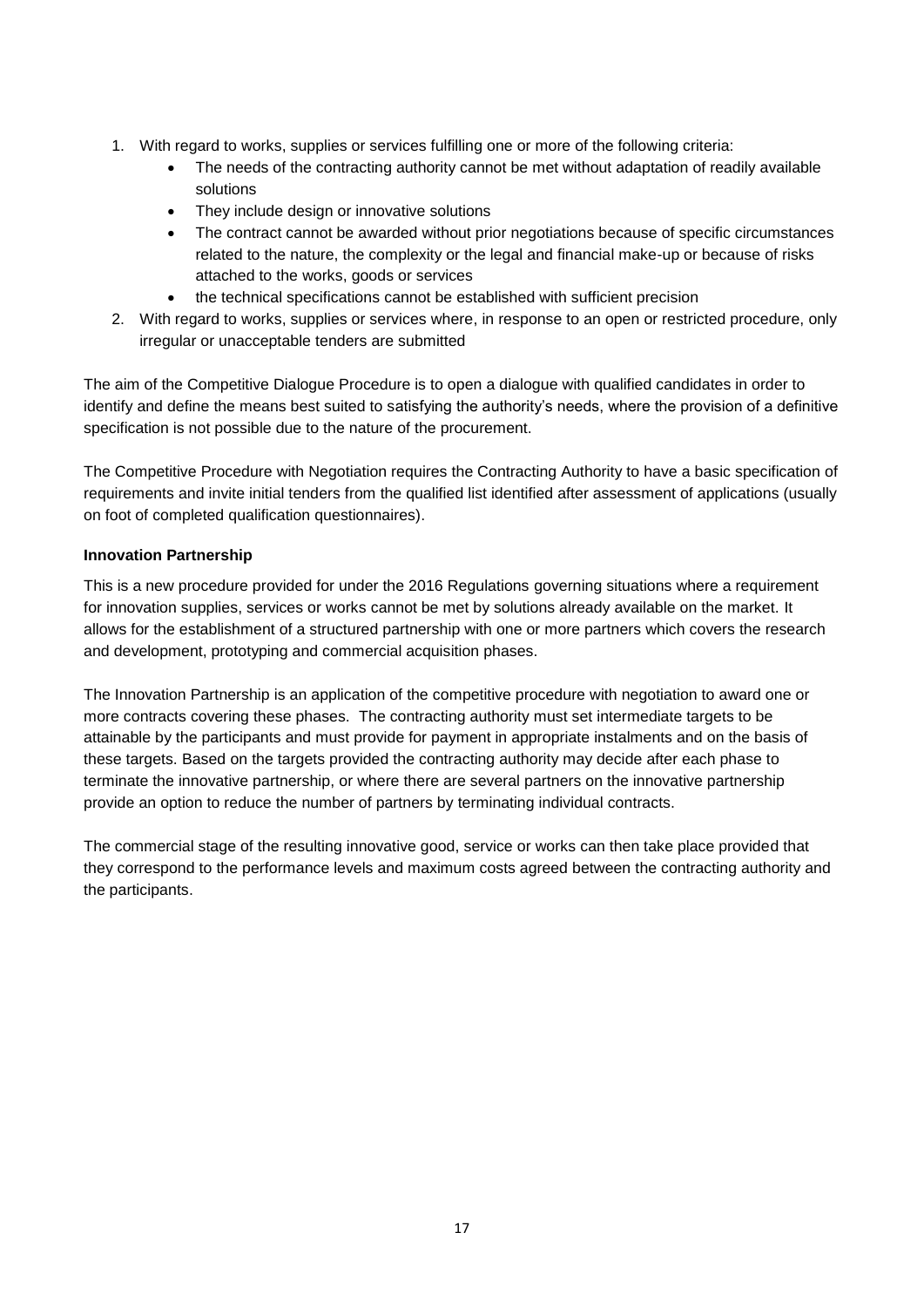# <span id="page-18-0"></span>**6. Appendix C: Negotiated Procedure without a Call for Competition**

The negotiated procedure without a call for competition may be used in the following circumstances:

#### **For supplies, works and services:**

- a. No tenders or no suitable tenders or no applications have been submitted in response to an open procedure/ restricted procedure.
- b. The contract may be awarded only to a particular vendor due to technical or artistic reasons, or for reasons connected with the protection of exclusive rights (including intellectual property rights.
- c. For reasons of extreme urgency brought about by events unforeseeable by MU, the time limits under the normal procedures cannot be complied with. (The circumstances invoked to justify extreme urgency must not in any event be attributable to MU).

#### **Supply contracts only**

- d. The products involved are manufactured purely for the purpose of research, experimentation, study or development. Note: this provision does not extend to quantity production to establish commercial viability or to recover research and development costs.
- e. For additional deliveries by the original supplier which are intended either as a partial replacement for normal supplies or installations or as the extension of existing supplies or installations, where a change of supplier would oblige the Bank to acquire material having different technical characteristics which would result in incompatibility or disproportionate technical difficulties in operation and maintenance. The duration of such contracts as well as that of recurrent contracts shall not, as a general rule, exceed three years.
- f. For supplies quoted and purchased on a commodity market.
- g. For the purchase of supplies on particularly advantageous terms, from either a supplier which is definitively winding up its business activities, or the receivers or liquidators of a bankruptcy, an arrangement with creditors, or a similar procedure under national laws or regulations.

#### **Service Contracts only**

A contract to follow a design contest and it is to be awarded to the successful candidate or to one of the successful candidates. In the latter case, all successful candidates must be invited to participate in the negotiations.

#### **Works or Works-related Services**

For new works or services consisting in the repetition of similar works or services entrusted to the economic operator to whom MU awarded an original contract, provided that such works or services are in conformity with a basic project for which the original contract was awarded according to the open or restricted procedure. The possible use of this exception had to have been disclosed at the time of advertisement of the first project. Also this exception may be used only during the three years following the conclusion of the original contract.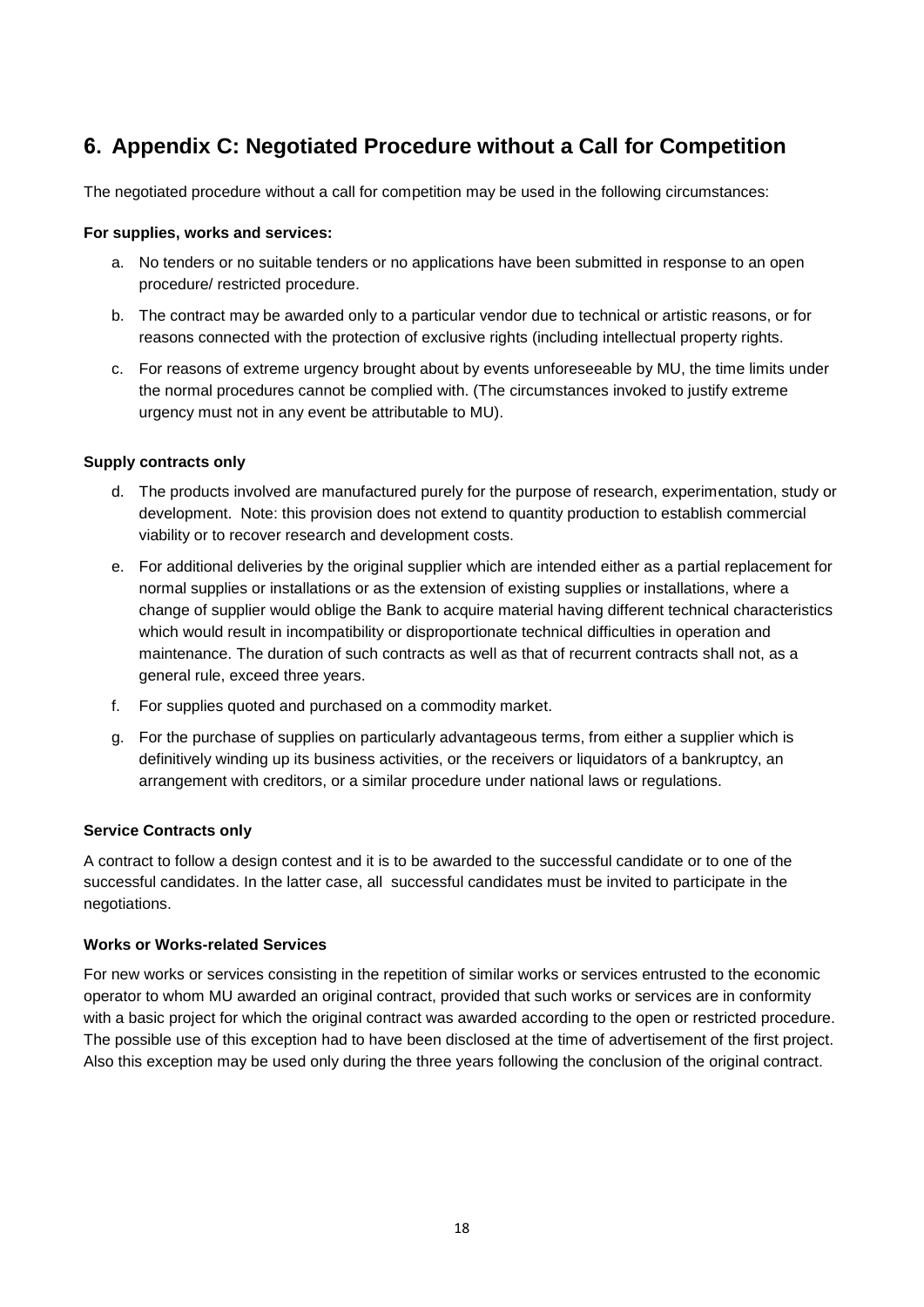<span id="page-19-0"></span>

|  |  |  |  | 7. Appendix D: EU Competitive Procedures Minimum Timescales |
|--|--|--|--|-------------------------------------------------------------|
|  |  |  |  |                                                             |

| <b>Procedure</b>                                                                                                                                                                                    |                                       | <b>Contract Notice</b>                                                                                |                                                            | <b>Receipt of Tenders</b>                                  | <b>Minimum</b><br><b>Timescales</b> |
|-----------------------------------------------------------------------------------------------------------------------------------------------------------------------------------------------------|---------------------------------------|-------------------------------------------------------------------------------------------------------|------------------------------------------------------------|------------------------------------------------------------|-------------------------------------|
| Open                                                                                                                                                                                                |                                       | 30 Days*<br><b>Accelerated 15 Days</b><br>with PIN 15 Days                                            |                                                            |                                                            | 30 Days<br>15 Days<br>15 Days       |
| <b>Procedure</b>                                                                                                                                                                                    | <b>Contract</b><br><b>Notice</b>      | <b>Receipt of</b><br><b>Request to</b><br>participate                                                 | <b>Invitation to</b><br><b>Tender</b>                      | <b>Receipt of</b><br><b>Tenders</b>                        | <b>Minimum</b><br><b>Timescales</b> |
| Restricted                                                                                                                                                                                          |                                       | 30 Days<br><b>Accelerated 15 Days</b>                                                                 |                                                            | 25 Days*<br><b>Accelerated 10 Days</b><br>with PIN 10 Days | 55 Days<br>25 Days<br>40 Days       |
| Competitive<br>Procedure with<br>Negotiation                                                                                                                                                        | 30 Days<br><b>Accelerated 15 Days</b> |                                                                                                       | 25 Days*<br><b>Accelerated 10 Days</b><br>with PIN 10 Days |                                                            | 55 Days<br>25 Days<br>40 Days       |
| Competitive<br>Dialogue                                                                                                                                                                             | 30 Days                               |                                                                                                       | $N/A**$                                                    |                                                            | N/A                                 |
| Innovation<br>Partnership                                                                                                                                                                           | 30 Days                               |                                                                                                       |                                                            | $N/A**$                                                    | N/A                                 |
| Dynamic<br>Purchasing                                                                                                                                                                               | 30 Days                               |                                                                                                       |                                                            | $N/A**$                                                    | N/A                                 |
|                                                                                                                                                                                                     |                                       | Must Allow 10 Day Mandatory Standtill Period betweed award and contract commencement*                 |                                                            |                                                            |                                     |
| $PIN = Prior Information Notice$                                                                                                                                                                    |                                       | Can be used to shorten timescales if released between 35 days and 12 months before a contract notice. |                                                            |                                                            |                                     |
| <b>Accelerated Procedure =</b>                                                                                                                                                                      |                                       | Reduction of timescales justified by "duly substantiated state of urgency"                            |                                                            |                                                            |                                     |
| * Includes 5 day reduction for electronic submission (via eTenders). If accepting non-electronic submissions<br>in line with Regulation 23 of the 2015 Regulations, add 5 days to these timescales. |                                       |                                                                                                       |                                                            |                                                            |                                     |

**\*\***No minimum timescales for tender receipt. Not subject to accelerated procedure or reduction of timescale via PIN.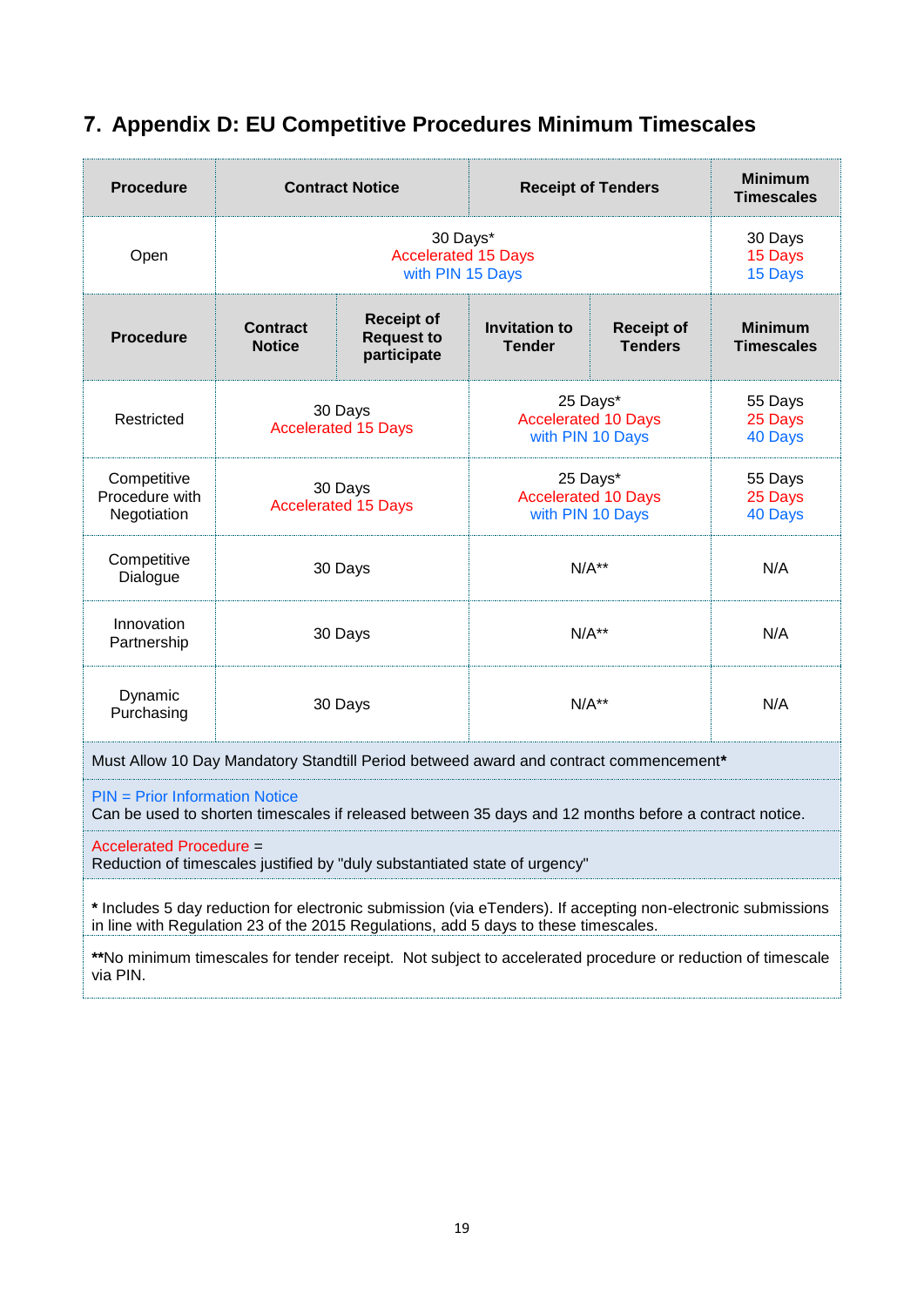# <span id="page-20-0"></span>**8. Appendix E: Sole Source Justification Form**

This form must be completed for all purchases of goods or services over €5,000 where single source action is proposed. It should be retained for audit purposes to justify the decision not to comply with the procedures laid down in the Procurement Manual.

| For Procurement and Contracts Office use only |                        |  |  |  |
|-----------------------------------------------|------------------------|--|--|--|
| Application No.                               | Contract Reference No. |  |  |  |
|                                               |                        |  |  |  |

| <b>Part A Budget Holder Information</b>                                                                |                              |                       |  |  |  |
|--------------------------------------------------------------------------------------------------------|------------------------------|-----------------------|--|--|--|
| <b>Requesting Department</b>                                                                           | Project Name (if applicable) | <b>Funding Source</b> |  |  |  |
|                                                                                                        |                              |                       |  |  |  |
| <b>Requester Name</b>                                                                                  | E-mail Address               | Phone No/Ext No       |  |  |  |
|                                                                                                        |                              |                       |  |  |  |
| Description of<br>Goods/Services/Works being<br>purchased                                              |                              |                       |  |  |  |
| Estimated Value (excl. VAT)                                                                            |                              |                       |  |  |  |
| Is this a once-off or recurring<br>purchase (if recurring, please<br>specify the period, e.g. 3 years) |                              |                       |  |  |  |

| <b>Part B Supplier Information</b>                          |         |         |  |  |
|-------------------------------------------------------------|---------|---------|--|--|
| <b>Supplier Name</b>                                        | Address |         |  |  |
|                                                             |         |         |  |  |
| Supplier Reference/ Quotation Number<br><b>Contact Name</b> |         |         |  |  |
|                                                             |         |         |  |  |
| Telephone No                                                | E-mail  | Website |  |  |
|                                                             |         |         |  |  |

#### **Part C Justification**

Please explain in a clear and comprehensive manner why the award of the contract without prior publication of a contract notice is required.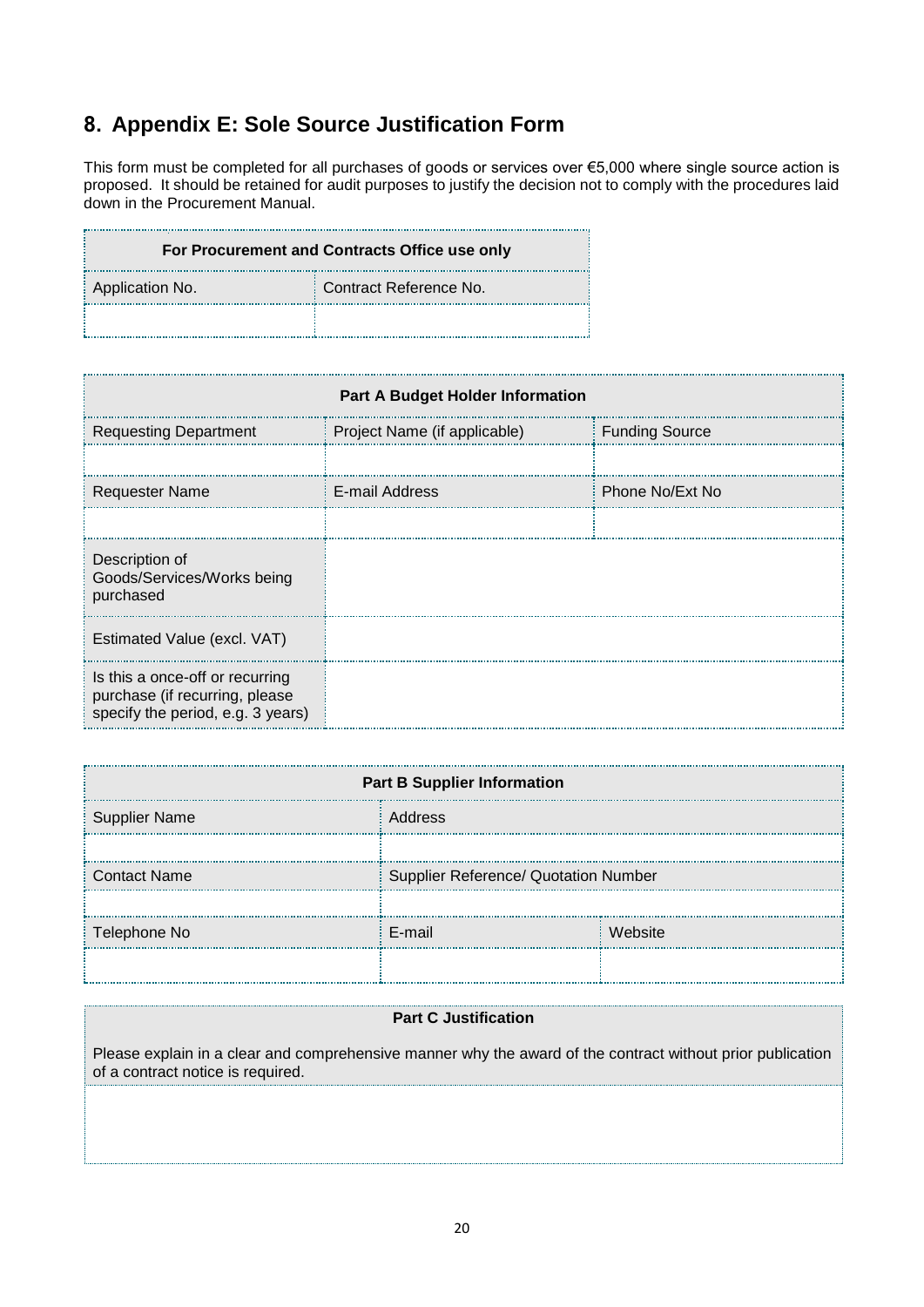#### **Part D Classification of Sole Source Requirement**

Please tick the most appropriate justification below

#### **Any contract**

No tenders or no suitable tenders or no applications have been submitted in response to an open procedure/ restricted procedure.

The contract may be awarded only to a particular vendor due to technical or artistic reasons, or for reasons connected with the protection of exclusive rights (including intellectual property rights).

For reasons of extreme urgency brought about by events unforeseeable by MU, the time limits under the normal procedures cannot be complied with.

All tenders submitted in reply to an open/ restricted / competitive dialogue procedure were irregular or unacceptable.

The contract falls outside the scope of the Directive.

Where the External Funder has a named a specific company or individual in the funding grant/contract award letter.

#### **Supply contracts only**

The products involved are manufactured purely for the purpose of research, experimentation, study or development.

For additional deliveries by the original supplier which are intended either as a partial replacement for normal supplies or installations or as the extension of existing supplies or installations, where a change of supplier would oblige the Bank to acquire material having different technical characteristics which would result in incompatibility or disproportionate technical difficulties in operation and maintenance.

For supplies quoted and purchased on a commodity market.

For the purchase of supplies on particularly advantageous terms, from either a supplier which is definitively winding up its business activities, or the receivers or liquidators of a bankruptcy, an arrangement with creditors, or a similar procedure under national laws or regulations.

#### **Service Contracts only**

A contract to follow a design contest and it is to be awarded to the successful candidate or to one of the successful candidates. In the latter case, all successful candidates must be invited to participate in the negotiations.

#### **Works or Works-related Services**

For new works or services consisting in the repetition of similar works or services entrusted to the economic operator to whom MU awarded an original contract, provided that such works or services are in conformity with a basic project for which the original contract was awarded according to the open or restricted procedure.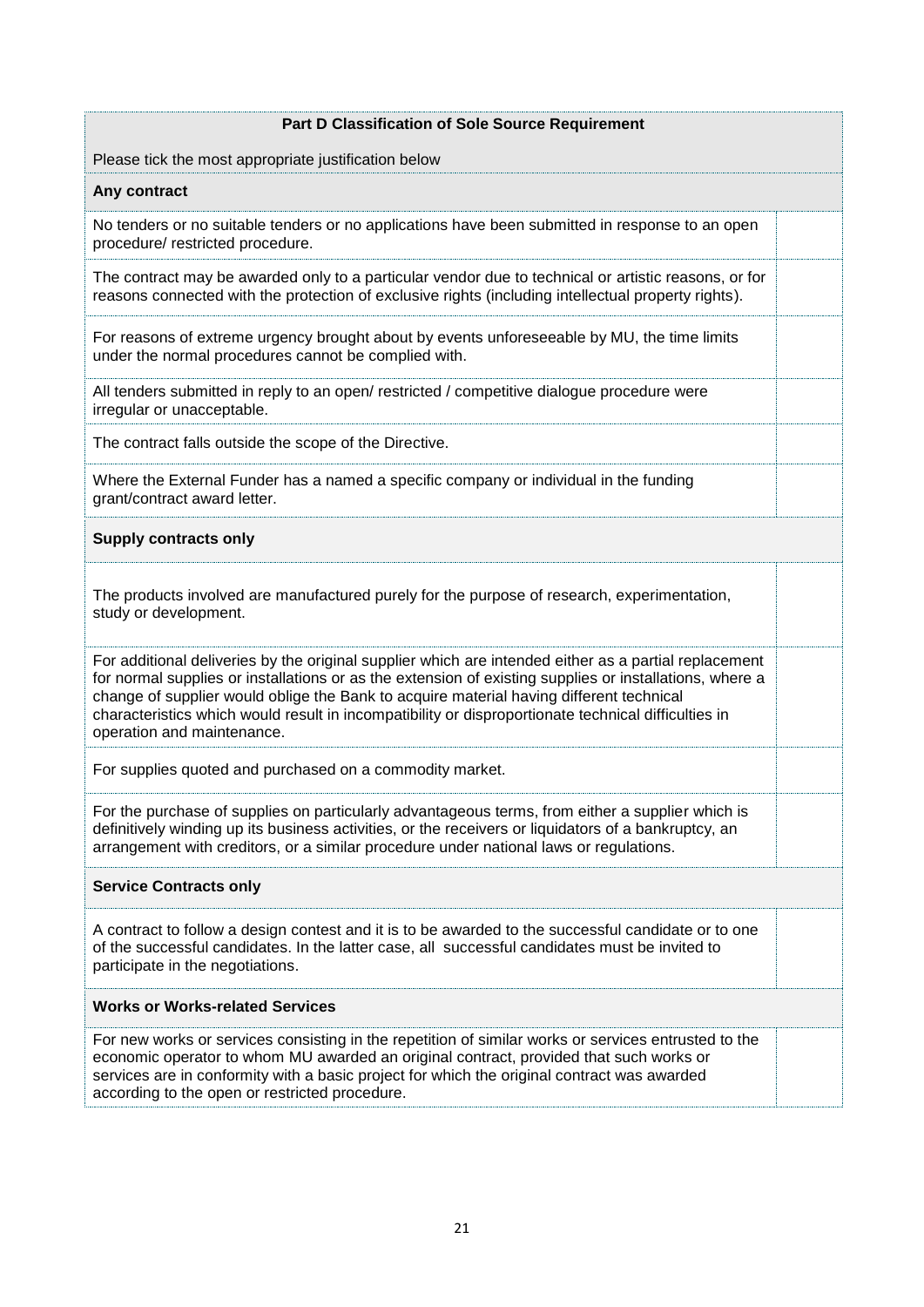| Requested by                                                      | Date |  |
|-------------------------------------------------------------------|------|--|
| <b>Budget Holder</b>                                              | Date |  |
| Approved by Head of<br>Department (for values above<br>(E209,000) | Date |  |

#### **TO BE COMPLETED BY THE PROCUREMENT AND CONTRACTS OFFICE:**

| Justification accepted                 | Justification challenged |  |
|----------------------------------------|--------------------------|--|
| Justification accepted after challenge | Justification withdrawn  |  |

| <b>Reasons for challenge</b> |  |
|------------------------------|--|
|                              |  |
|                              |  |
|                              |  |
|                              |  |

| Signed by Procurement and Contracts Officer | Date: |
|---------------------------------------------|-------|
|                                             |       |
|                                             |       |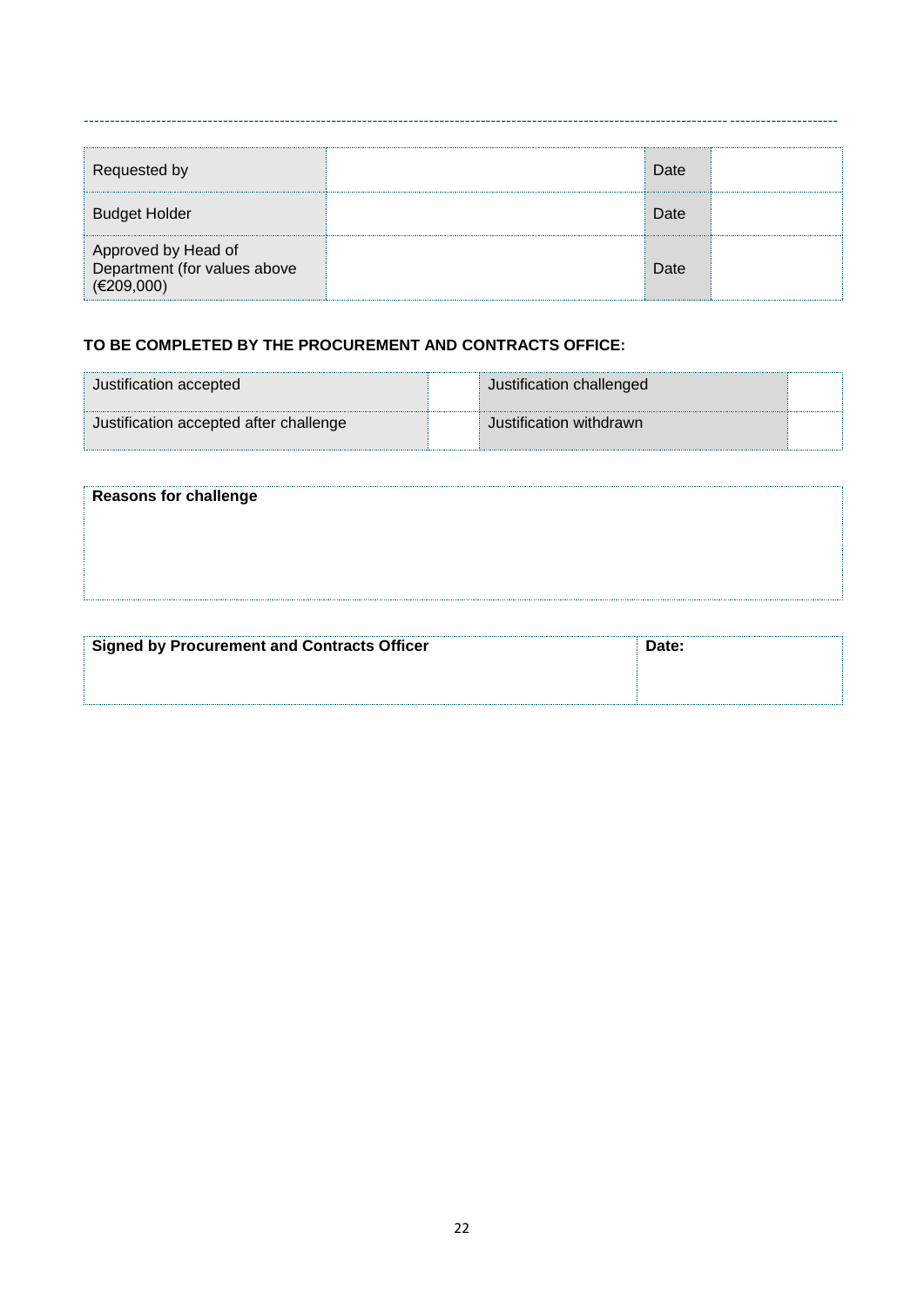# <span id="page-23-0"></span>**9. Appendix F: Code of Ethics (Procurement)**

#### **Introduction**

Budget holders undertake to work to exceed the expectations of the following code and will regard the code as the basis of best conduct in the procurement function.

In adhering to this Code of Ethics, budget holders should:

- Seek to achieve widespread acceptance of the code by their staff.
- Raise any matter of concern of an ethical nature with their head of department or another senior colleague if appropriate, irrespective of whether it is explicitly addressed in the code.

#### **Principles**

Budget holders shall always seek to uphold and enhance the standing of the procurement function and will always act professionally and selflessly by:

- 1. Maintaining the highest possible standard of integrity in all their business relationships both inside and outside the University.
- 2. Rejecting any business practice which might reasonably be deemed improper and never using their authority for personal gain;
- 3. Enhancing the proficiency and stature of the function by acquiring and maintaining current technical knowledge and the highest standards of ethical behaviour;
- 4. Fostering the highest possible standards of professional competence amongst those for whom they are responsible;
- 5. Optimising the use of resources which they influence and for which they are responsible to provide the maximum benefit to their employing organisation;
- 6. Complying both with the letter and the spirit of:
	- The principles of Fairness, Openness, Transparency and Proportionality;
	- University guidance on professional practice;
	- Contractual obligations;

5. Budget holders should never allow themselves to be deflected from these principles.

#### **Guidance**

In applying these principles, budget holders should follow the guidance set out below:

- Declaration of interest Any personal interest that may affect or be seen by others to affect a staff member's impartiality in any matter relevant to his or her duties should be declared.
- Confidentiality and accuracy of information The confidentiality of information received in the course of duty should be respected and should never be used for personal gain. Information given in the course of duty should be honest and clear.
- Competition The nature and length of contracts and business relationships with suppliers can vary according to circumstances. These should always be constructed to ensure deliverables and benefits. Arrangements, which might in the long term prevent the effective operation of fair competition, should be avoided.
	- Business gifts Business gifts, other than items of very small intrinsic value such as business diaries or calendars, should not be accepted.
	- Hospitality The recipient should not allow him or herself to be influenced or be perceived by others to have been influenced in making a business decision as a consequence of accepting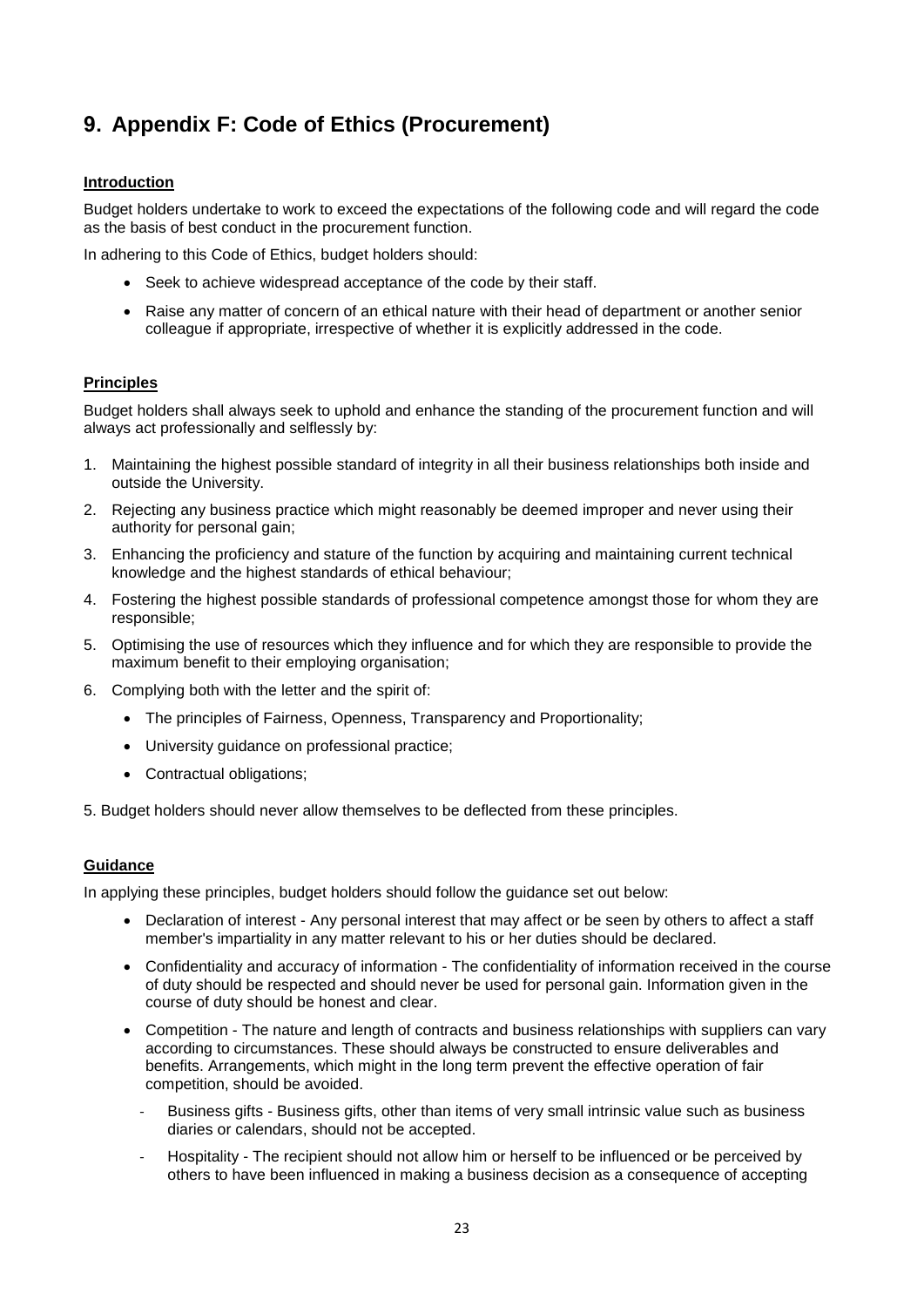hospitality. The frequency and scale of hospitality accepted should be managed openly and with care and should not be greater than the member's employer is able to reciprocate.

#### **Decisions and Advice**

When it is not clear what is and is not acceptable, advice should be sought from the staff member's supervisor, another senior colleague or the Bursar as appropriate. Advice on any aspect of this code is available from the Procurement and Contracts Office.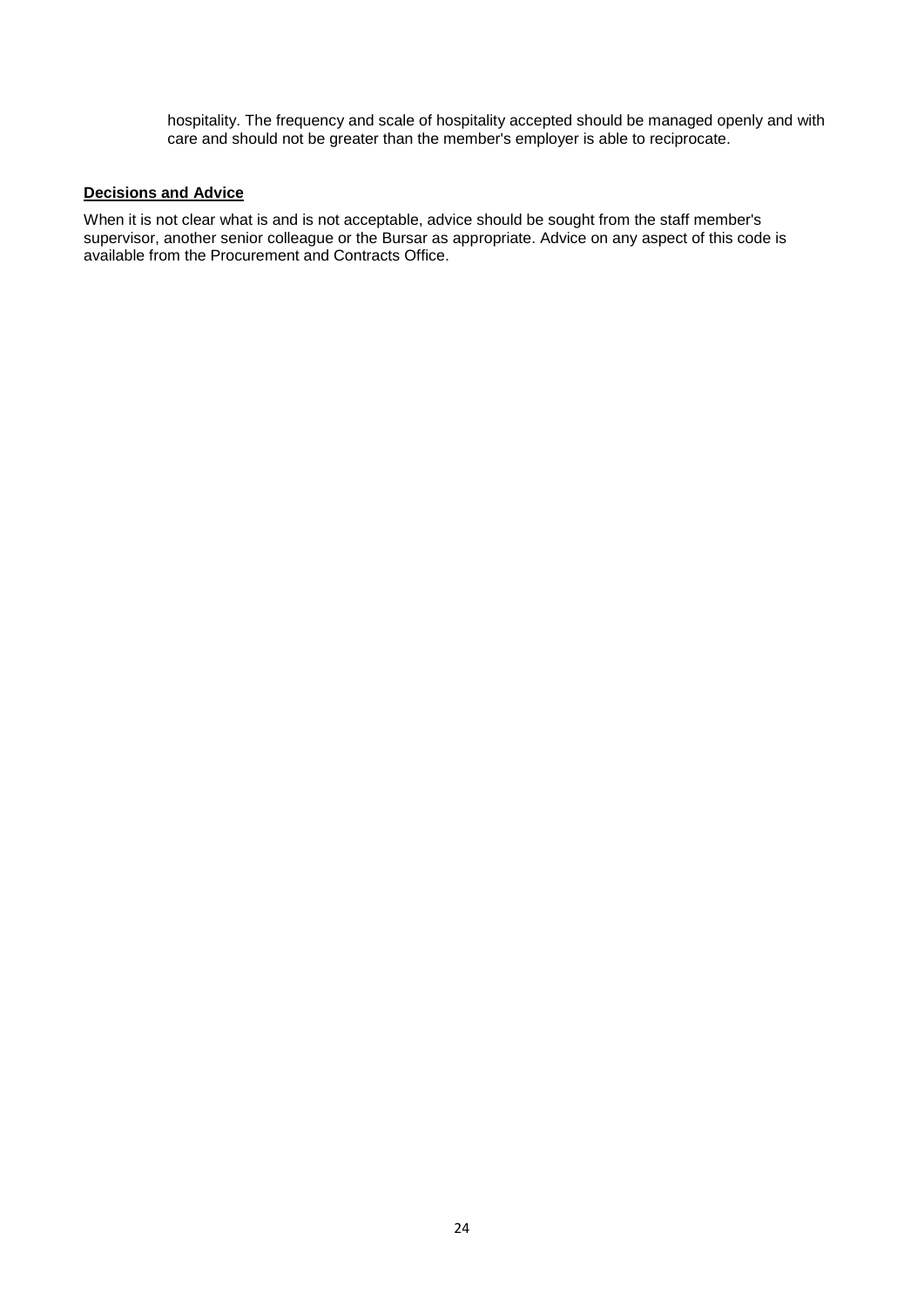# <span id="page-25-0"></span>**10. Appendix G: Procurement Process Check List**

| <b>Document</b>                                                                                        | <b>Copy on File   Applicable</b><br>(Y/N) | (Y/N) |  |
|--------------------------------------------------------------------------------------------------------|-------------------------------------------|-------|--|
| General                                                                                                |                                           |       |  |
| <b>Procurement Support Request</b>                                                                     |                                           |       |  |
| All documentation that issued to market (e.g. PIN, PQQ, Contract Notice,<br>RFT, ITT)                  |                                           |       |  |
| All clarifications sent to tenderers/candidates                                                        |                                           |       |  |
| <b>Tender Receipt Record</b>                                                                           |                                           |       |  |
| Tender Opening Record signed by at least two authorised staff                                          |                                           |       |  |
| Declaration of Conflict of Interest                                                                    |                                           |       |  |
| <b>Contract Award Notice</b>                                                                           |                                           |       |  |
| <b>Tender Report</b>                                                                                   |                                           |       |  |
| Regulation 84 Report (for OJEU Tenders)                                                                |                                           |       |  |
| <b>Restricted Procedure</b>                                                                            |                                           |       |  |
| Schedule of candidates who returned completed PQQ                                                      |                                           |       |  |
| PQQ Scoring Matrix                                                                                     |                                           |       |  |
| Copy of letters sent to all unsuccessful candidates                                                    |                                           |       |  |
| Copy of letters sent to all successful candidates shortlisted for tender                               |                                           |       |  |
| <b>Open &amp; Restricted Procedure</b>                                                                 |                                           |       |  |
| Evaluation sheet with weightings signed by at least two authorised staff                               |                                           |       |  |
| Letters sent to all successful candidates                                                              |                                           |       |  |
| Letters sent to unsuccessful tenders debriefing them of award.                                         |                                           |       |  |
| Award of Contract that was published in the OJEU & send a copy to the<br>ERDF Co-ordinator in the HEA. |                                           |       |  |
| <b>Framework Agreements</b>                                                                            |                                           |       |  |
| Confirmation that Maynooth University has access rights to the<br>Framework                            |                                           |       |  |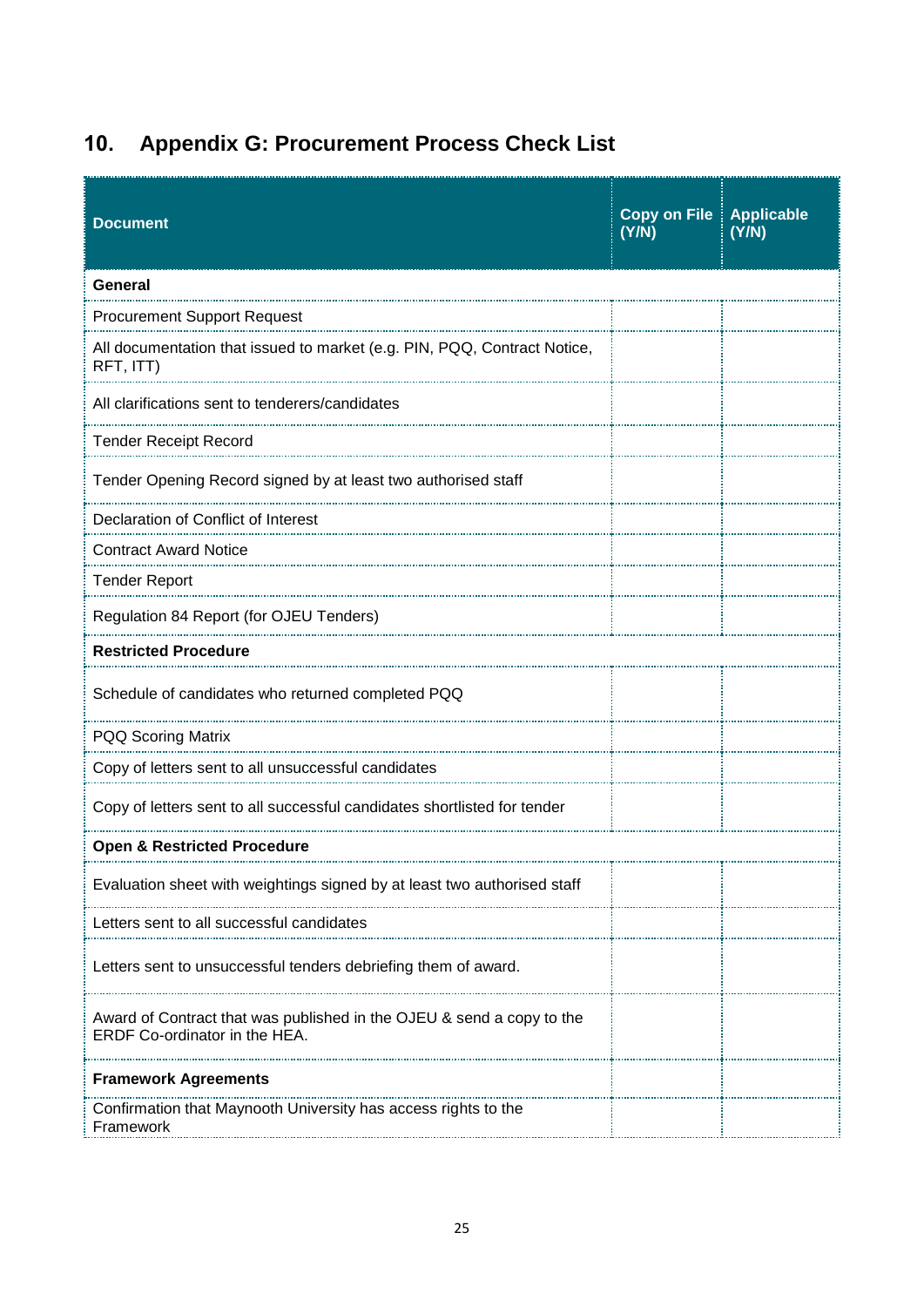| Confirmation that suppliers were appointed within start and end dates of<br>the framework and that the maximum cumulative value under the<br>framework had not been exceeded. |  |
|-------------------------------------------------------------------------------------------------------------------------------------------------------------------------------|--|
| Evidence to confirm how suppliers were appointed and that this was in<br>accordance with the framework rules                                                                  |  |
| If a mini tender competition was undertaken:                                                                                                                                  |  |
| Tender brief<br>record of tenders received<br>copies of all tenders received<br>evaluation report<br>award and unsuccessful letters                                           |  |
| <b>Contract Stage</b>                                                                                                                                                         |  |
| The signed contract                                                                                                                                                           |  |
| The project management plan (including risk assessment)                                                                                                                       |  |
| Minutes of all project management meetings                                                                                                                                    |  |
| All orders to the contract holder for work packages/services                                                                                                                  |  |
| All requests for payment by the contract holder (incl. requests for<br>expenses)                                                                                              |  |
| All acceptance notes for deliverables and services                                                                                                                            |  |
| All correspondence with the contract holder                                                                                                                                   |  |
| Post-implementation review (or review/reports by third parties)                                                                                                               |  |